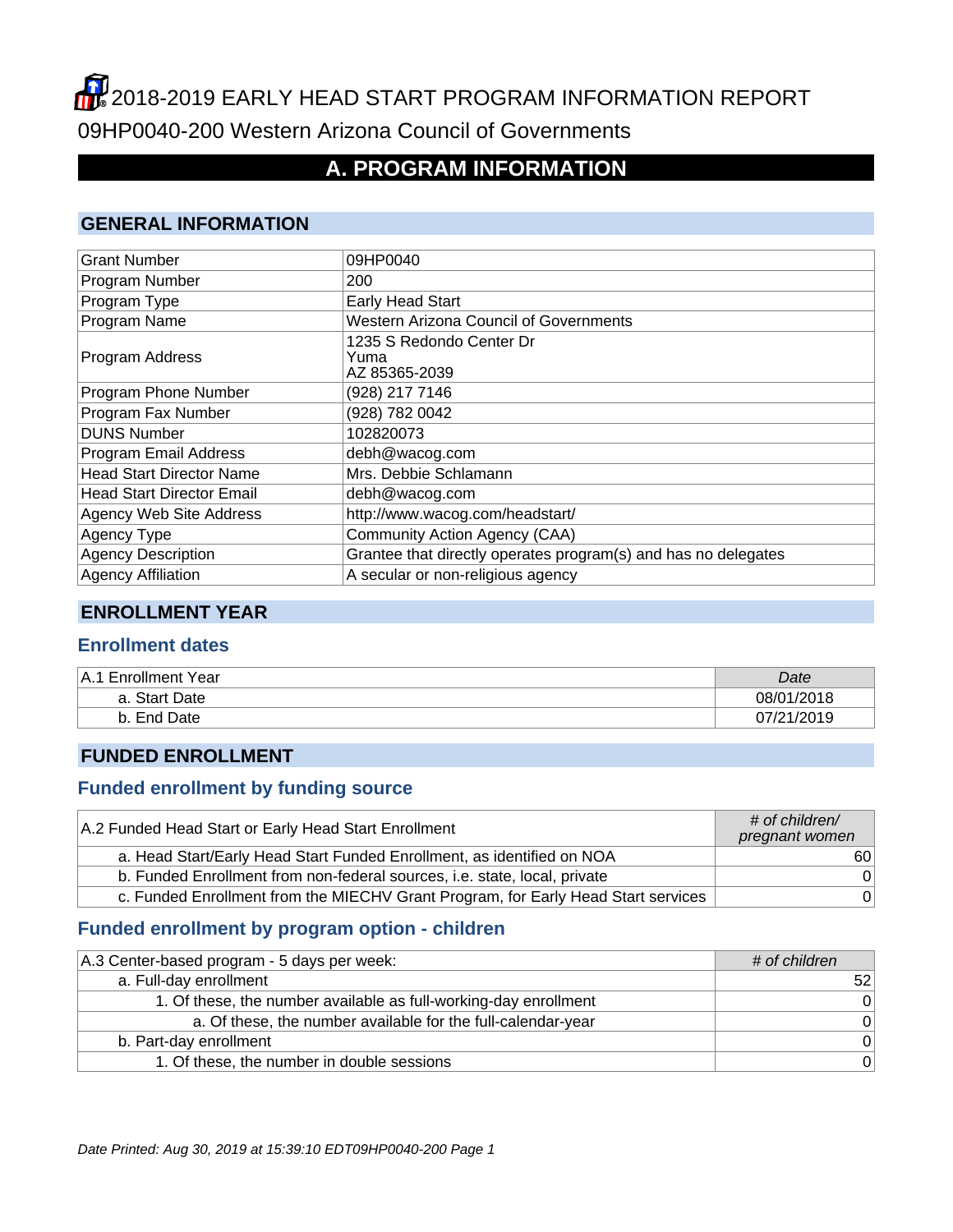| A.4 Center-based program - 4 days per week:                      | # of children   |
|------------------------------------------------------------------|-----------------|
| a. Full-day enrollment                                           | 0               |
| b. Part-day enrollment                                           | $\vert 0 \vert$ |
| 1. Of these, the number in double sessions                       | 0               |
| A.5 Home-based program                                           | $\overline{0}$  |
| A.6 Combination option program                                   |                 |
| A.7 Family child care option                                     | 8 <sup>1</sup>  |
| a. Of these, the number available as full-working-day enrollment | 8 <sup>1</sup>  |
| 1. Of the these, the number available for the full-calendar-year | 8 <sup>1</sup>  |
| A.8 Locally designed option                                      | 0               |

#### **Funded enrollment of pregnant women (EHS programs)**

|                                                                   | # of pregnant women |
|-------------------------------------------------------------------|---------------------|
| A.9 Total number of pregnant women positions in funded enrollment |                     |

#### **Funded enrollment at child care partner**

|                                                                                                                               | # of children |
|-------------------------------------------------------------------------------------------------------------------------------|---------------|
| A.10 Funded enrollment at child care partners in the center-based program option                                              |               |
| A.11 Total funded enrollment at child care partners (A.10, center-based partner and A.7,<br>family child care program option) | 81            |

#### **CLASSES**

#### **Classes**

|                                                   | # of classes |
|---------------------------------------------------|--------------|
| A.12 Total number of classes operated             |              |
| a. Of these, the number of double session classes |              |

## **CUMULATIVE ENROLLMENT**

#### **Children by age**

| A.13 Children by age: | # of children<br>at enrollment |
|-----------------------|--------------------------------|
| a. Under 1 year       | 14                             |
| b. 1 year old         | 58                             |
| c. 2 years old        | 38                             |
| d. 3 years old        | 16                             |
| e. 4 years old        |                                |

#### **Pregnant women (EHS programs)**

|                                              | preanant women<br>OT.<br>ᇁ |
|----------------------------------------------|----------------------------|
| A.14 Cumulative enrollment of pregnant women |                            |

#### **Total cumulative enrollment**

|                                  | $\#$ of children,<br>pregnant women |
|----------------------------------|-------------------------------------|
| A.15 Total cumulative enrollment |                                     |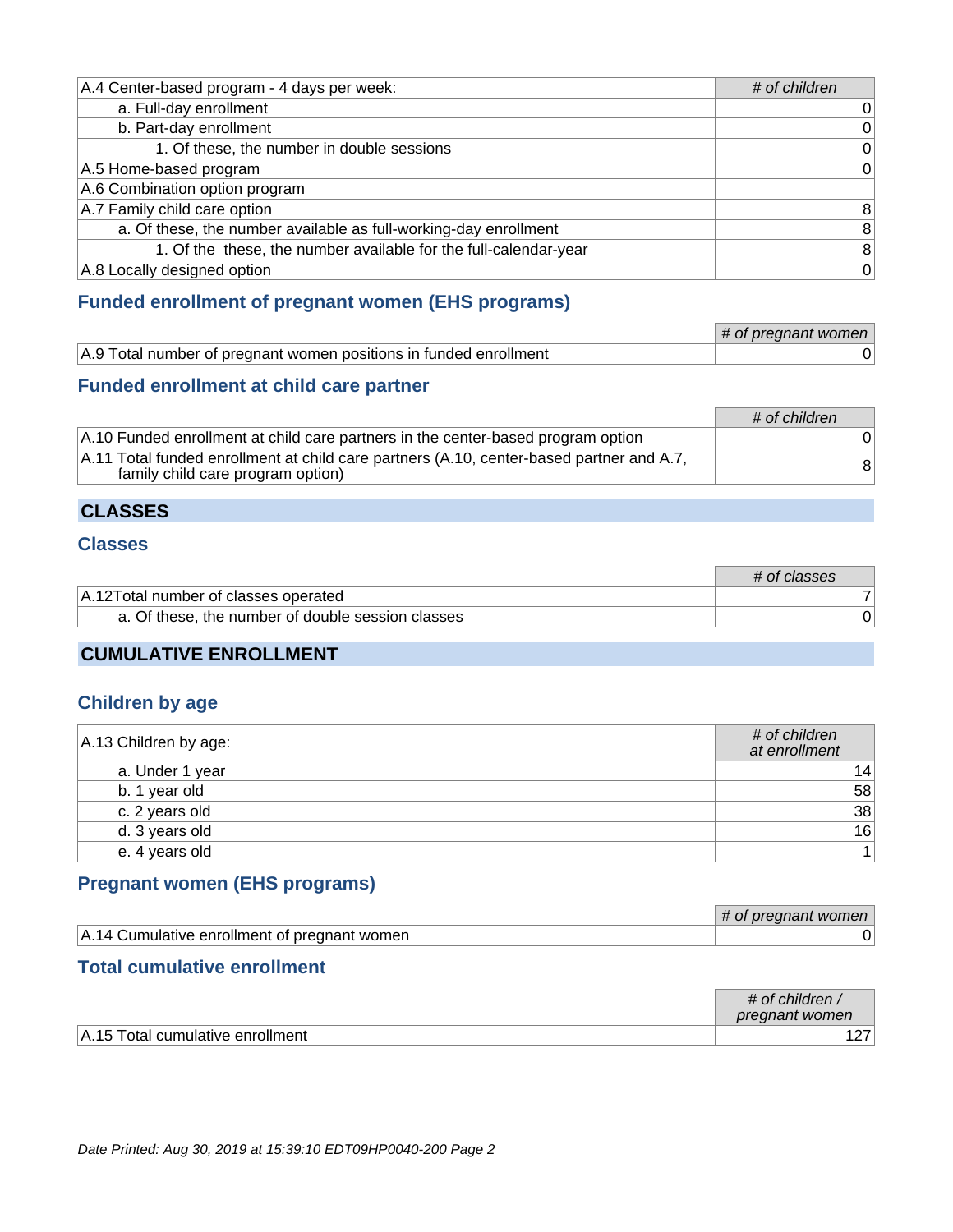## **Type of eligibility**

| A.16 Report each enrollee only once by primary type of eligibility: | $#$ of children/<br>pregnant women |
|---------------------------------------------------------------------|------------------------------------|
| a. Income below 100% of federal poverty line                        | 1131                               |
| b. Public assistance such as TANF, SSI                              | $\overline{4}$                     |
| c. Status as a foster child - # children only                       | 5 <sup>1</sup>                     |
| d. Status as homeless                                               | 2 <sup>1</sup>                     |
| e. Over income                                                      | 3 <sup>1</sup>                     |

|                                                                                                                                                                           | # of children |  |
|---------------------------------------------------------------------------------------------------------------------------------------------------------------------------|---------------|--|
| f. Number of children exceeding the allowed over income enrollment (as noted below)<br>with family incomes between 100% and 130% of the federal poverty line              | 0             |  |
| $\vert$ A.17 If the program serves enrollees under A.16.f, specify how the program has demonstrated that all income-<br>eligible children in their area are being served. |               |  |
| Specify:                                                                                                                                                                  |               |  |

## **Prior enrollment**

| A.18 Enrolled in Early Head Start for: | # of children |
|----------------------------------------|---------------|
| a. The second year                     | 50            |
| b. Three or more years                 | 18            |

## **Transition and Turnover**

|                                                                                                                                                                   | # of children                   |
|-------------------------------------------------------------------------------------------------------------------------------------------------------------------|---------------------------------|
| A.20 Total number of infants and toddlers who left the program any time after classes or<br>home visits began and did not re-enroll                               | 72                              |
| a. Of the infants and toddlers who left the program above, the number of infants and<br>toddlers who were enrolled less than 45 days                              | 28                              |
| b. Of the infants and toddlers who left the program during the program year, the<br>number who aged out of Early Head Start                                       | 34                              |
| 1. Of the infants and toddlers who aged out of Early Head Start, the number who<br>entered a Head Start program                                                   | 24                              |
| 2. Of the infants and toddlers who aged out of Early Head Start, the number who<br>entered another early childhood program                                        | 5                               |
| 3. Of the infants and toddlers who aged out of Early Head Start, the number who<br>did NOT enter another early childhood program                                  | 5                               |
|                                                                                                                                                                   | # of pregnant<br>women/children |
| A.21 Total number of pregnant women who left the program after receiving Early Head<br>Start services but before the birth of their infant, and did not re-enroll | 0                               |
| A.22 Number of pregnant women receiving Early Head Start services at the time their infant<br>was born                                                            | 0                               |
| a. Of the pregnant women enrolled when their infant was born, the number whose<br>infant was subsequently enrolled in Early Head Start                            | 0                               |
| b. Of the pregnant women enrolled when their infant was born, the number whose<br>infant was NOT subsequently enrolled in Early Head Start                        | $\Omega$                        |

#### **Child care subsidy**

|                                                                                          | # of children<br>at end of<br>enrollment year |
|------------------------------------------------------------------------------------------|-----------------------------------------------|
| A.24. The number of enrolled children for whom the program received a child care subsidy |                                               |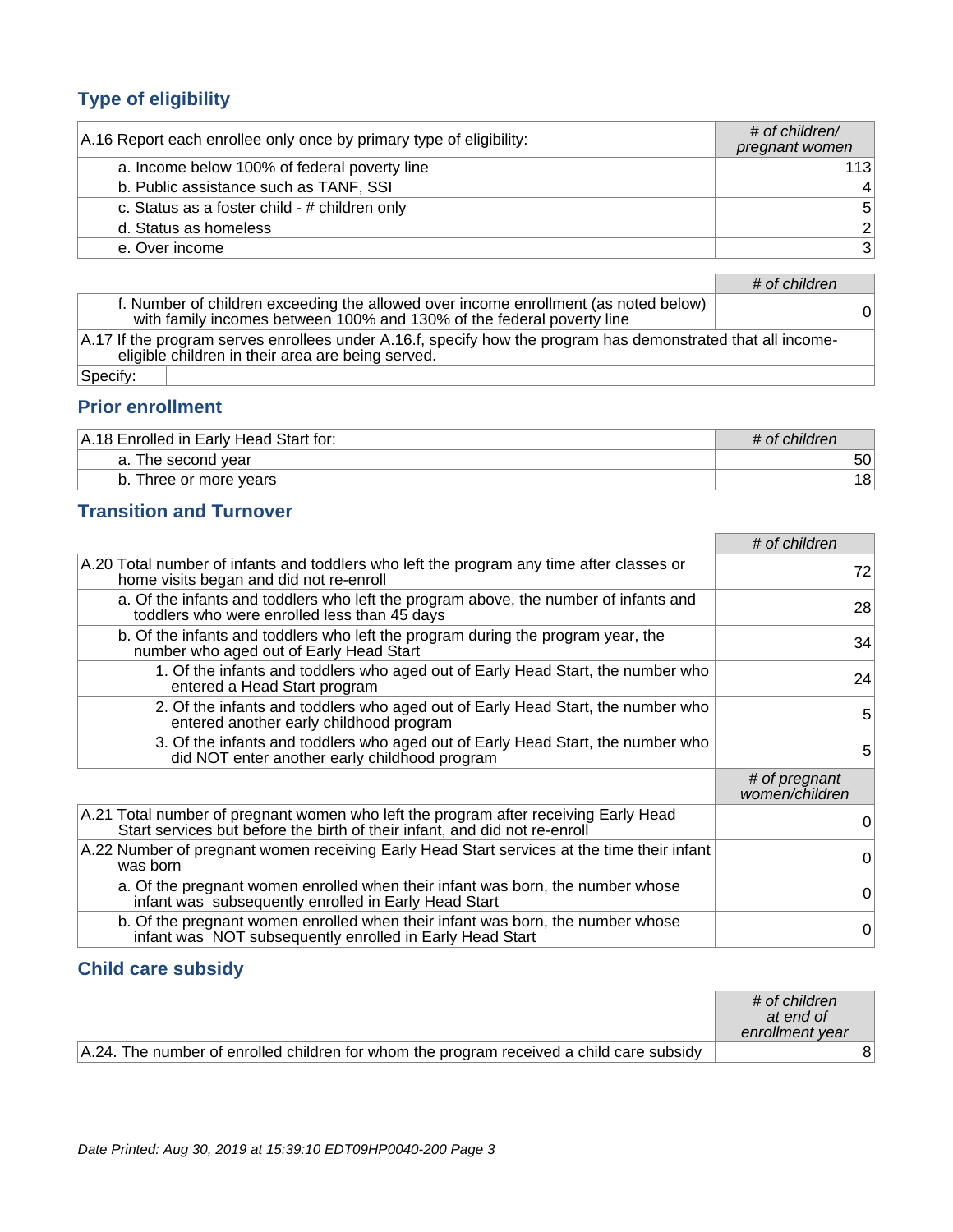#### **Race and Ethnicity**

|                                              | # of children/pregnant women |                                  |
|----------------------------------------------|------------------------------|----------------------------------|
| A.25 Race and Ethnicity                      | Hispanic or<br>Latino origin | Non-Hispanic or<br>Latino origin |
| a. American Indian or Alaska Native          |                              |                                  |
| b. Asian                                     |                              |                                  |
| c. Black or African American                 |                              | 21                               |
| d. Native Hawaiian or other Pacific Islander |                              | $\Omega$                         |
| e. White                                     | 84                           | 36                               |
| f. Biracial/Multi-racial                     | 5                            | $\Omega$                         |
| g. Other                                     |                              | 0                                |
| h. Unspecified                               |                              | $\overline{0}$                   |

#### **Primary language of family at home**

| A.26 Primary language of family at home:                          | # of children<br>pregnant women |
|-------------------------------------------------------------------|---------------------------------|
| a. English                                                        | 90                              |
| b. Spanish                                                        | 37                              |
| c. Native Central American, South American, and Mexican Languages | 0                               |
| d. Caribbean Languages                                            | 0                               |
| e. Middle Eastern & South Asian Languages                         | $\mathbf 0$                     |
| f. East Asian Languages                                           | 0                               |
| g. Native North American/Alaska Native Languages                  | $\mathbf 0$                     |
| h. Pacific Island Languages                                       | $\mathbf 0$                     |
| i. European & Slavic Languages                                    | $\mathbf 0$                     |
| j. African Languages                                              | 0                               |
| k. Other                                                          | $\mathbf 0$                     |
| I. Unspecified                                                    | $\mathbf 0$                     |

## **TRANSPORTATION**

#### **Transportation services**

| A.27 Does the program provide transportation to some or all of the enrolled children either | Nol |
|---------------------------------------------------------------------------------------------|-----|
| directly or through a formal contractual agreement with a transportation provider?          |     |

#### **Buses**

|                                                                                                                                                                                   | # of buses owned |
|-----------------------------------------------------------------------------------------------------------------------------------------------------------------------------------|------------------|
| A.28 Total number of buses owned by the program that were purchased with ACF grant<br>funds and are currently used to support program operations, regardless of year<br>purchased | $^{\rm o}$       |
| a. Of these, the number of buses purchased since last year's PIR was reported                                                                                                     | O.               |
| A.29 Are any of the buses used by the program leased by the program itself?                                                                                                       | No.              |

## **RECORD KEEPING**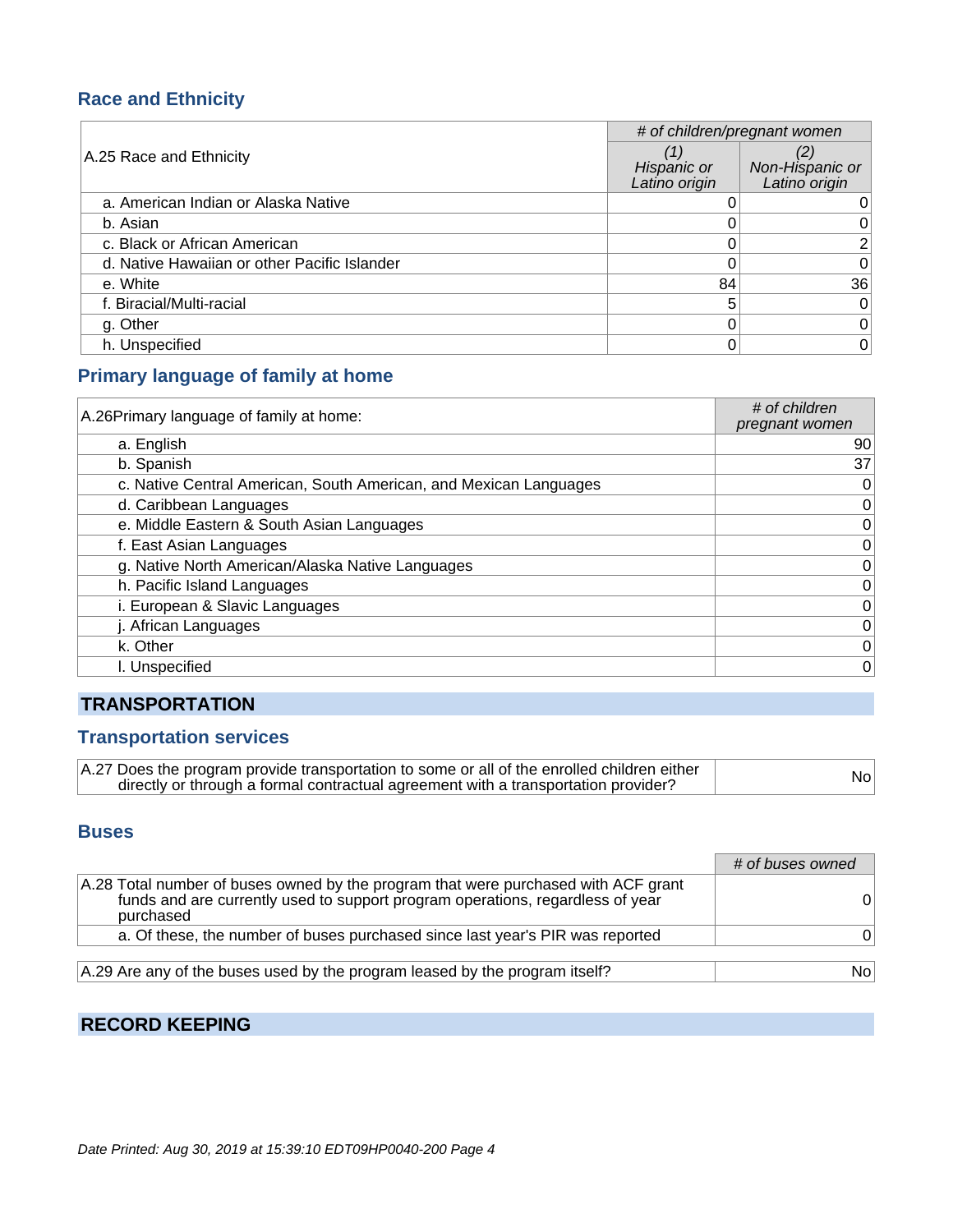## **Management Information Systems**

| A.30 Does your program use a management information system to track enrollees,<br>program services, characteristics of families, and information on program staff? |                  | Yesl      |
|--------------------------------------------------------------------------------------------------------------------------------------------------------------------|------------------|-----------|
| Name/title                                                                                                                                                         | Locally designed | Web Based |
| ChildPlus/ChildPlus.net                                                                                                                                            | No               | Yes∣      |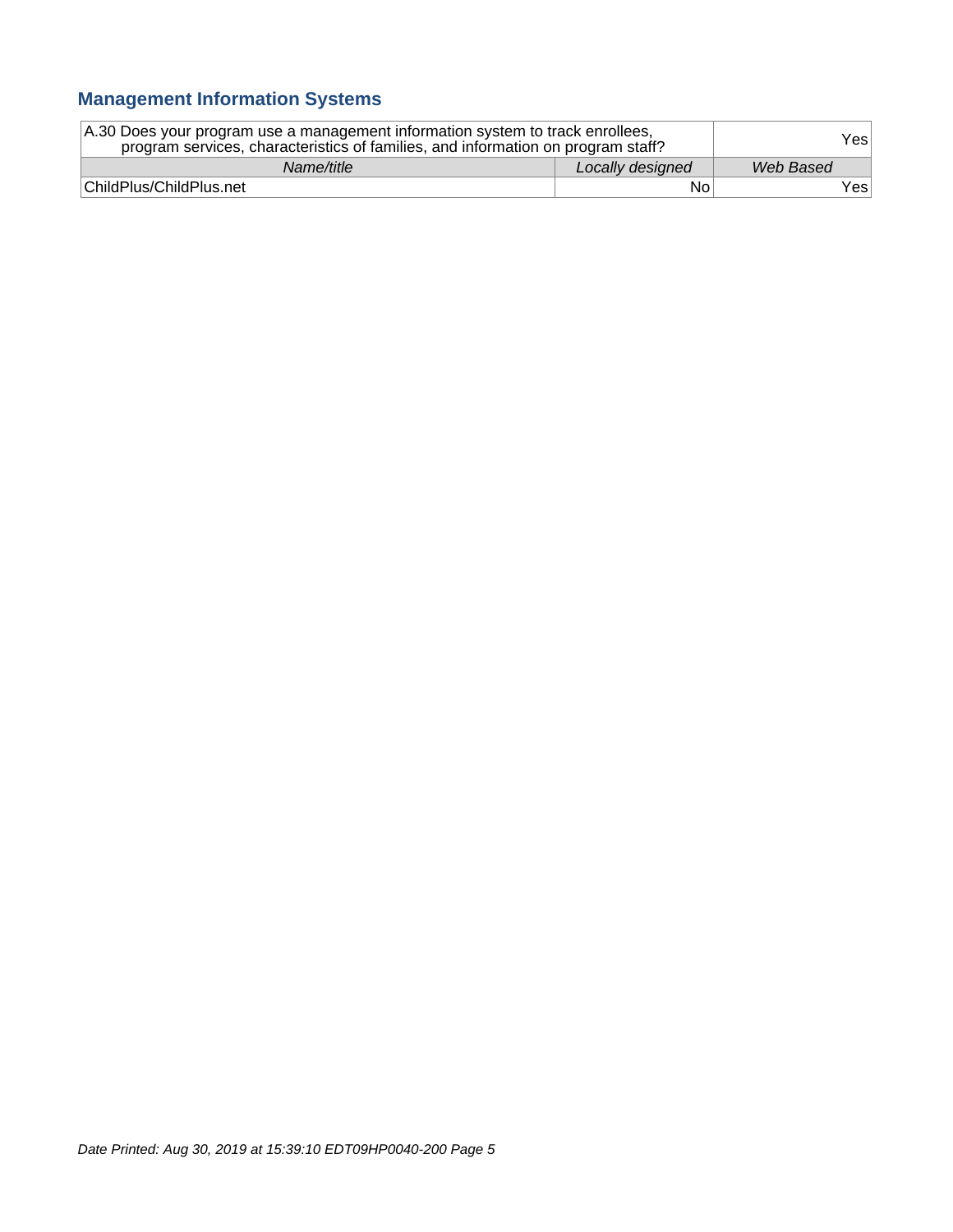## **B. PROGRAM STAFF & QUALIFICATIONS**

## **TOTAL STAFF Staff by Type**

|                                                                                                                   |                 | # of Early Head # of contracted<br>Start staff staff staff |
|-------------------------------------------------------------------------------------------------------------------|-----------------|------------------------------------------------------------|
| B.1 Total number of staff members, regardless of the funding source for their<br>salary or number of hours worked | 56              | 5.                                                         |
| a. Of these, the number who are current or former Head Start or Early<br><b>Head Start parents</b>                | 20 <sub>1</sub> |                                                            |
| b. Of these, the number who left since last year's PIR was reported                                               |                 | 3 <sup>1</sup>                                             |
| 1. Of these, the number who were replaced                                                                         |                 | $\overline{0}$                                             |

#### **TOTAL VOLUNTEERS**

#### **Volunteers by Type**

|                                                                                                             | # of volunteers |
|-------------------------------------------------------------------------------------------------------------|-----------------|
| B.2 Number of persons providing any volunteer services to the program since last year's PIR<br>was reported | 431             |
| a. Of these, the number who are current or former Head Start or Early Head Start parents                    | 22 <sub>1</sub> |

#### **MANAGEMENT STAFF**

#### **Coordination of services**

| B.4 On average, the number of hours per week services managers spend coordinating<br>services: | Average # of<br>hours per week |
|------------------------------------------------------------------------------------------------|--------------------------------|
| a. Child Development & Education Manager                                                       |                                |
| b. Health Services Manager                                                                     | 2 <sup>1</sup>                 |
| c. Family & Community Partnerships Manager                                                     | 2 <sup>1</sup>                 |
| d. Disability Services Manager                                                                 | 2 <sup>1</sup>                 |

#### **CHILD DEVELOPMENT STAFF**

## **Child Development Staff Qualifications - Infant and Toddler Classroom Teachers (EHS and Migrant Programs)**

|                                                                            | # of<br>Classroom<br><b>Teachers</b> |  |
|----------------------------------------------------------------------------|--------------------------------------|--|
| B.8 Total number of infant and toddler child development staff by position |                                      |  |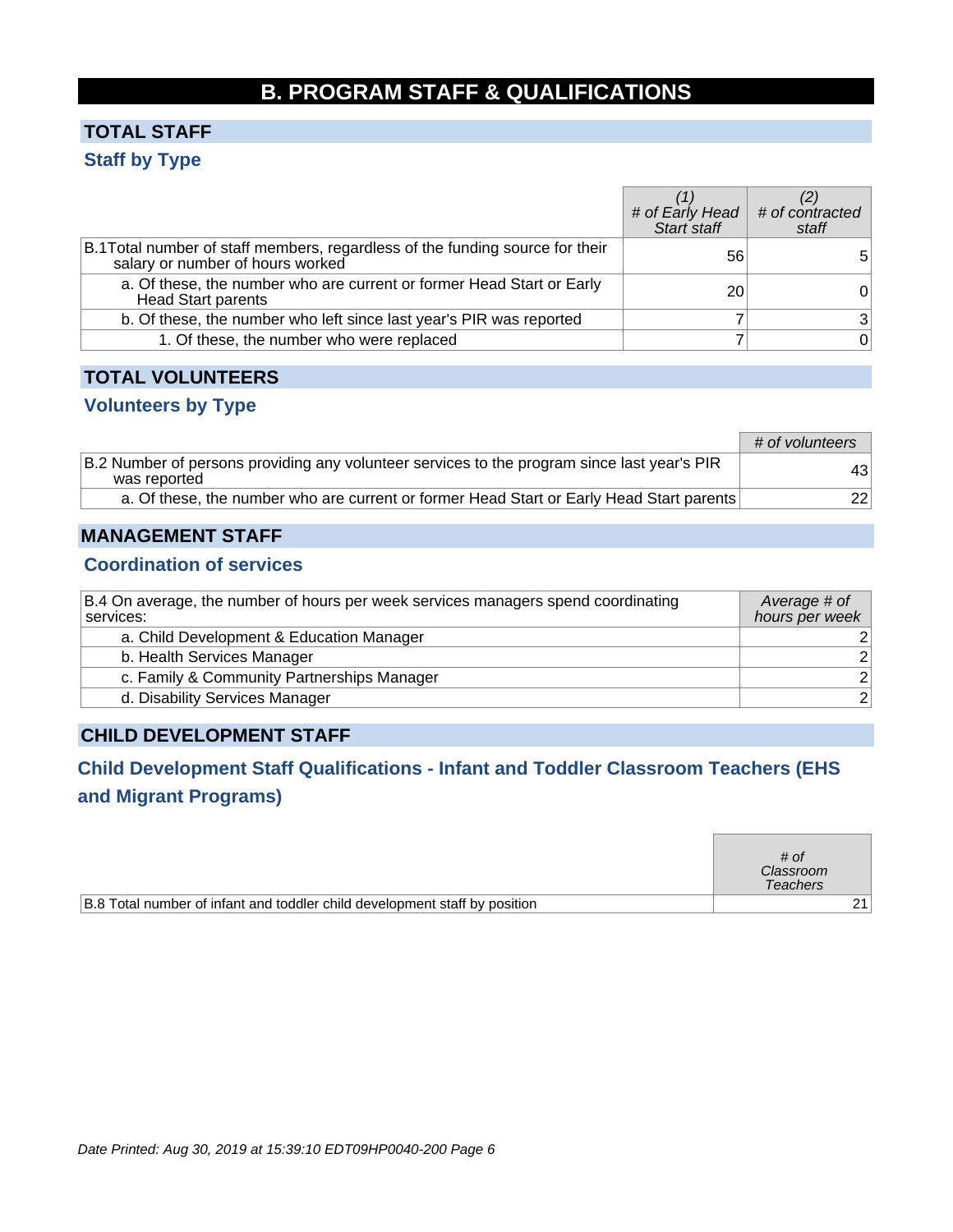|                                                                                                                                              | # of<br>Classroom<br><b>Teachers</b> |
|----------------------------------------------------------------------------------------------------------------------------------------------|--------------------------------------|
| Of the number of infant and toddler child development staff by position, the number with the following<br>degrees or credentials:            |                                      |
| a. An advanced degree in:                                                                                                                    |                                      |
| 1. Early childhood education with a focus on infant and toddler development                                                                  | 0                                    |
| 2. Any field and coursework equivalent to a major relating to early childhood education, with<br>experience teaching infants and/or toddlers | 0                                    |

Г

٦

|                                                                                                                                                                                                 | # of<br>Classroom<br><b>Teachers</b> |
|-------------------------------------------------------------------------------------------------------------------------------------------------------------------------------------------------|--------------------------------------|
| Of the number of infant and toddler child development staff by position, the number with the following<br>degrees or credentials:                                                               |                                      |
| b. A baccalaureate degree in:                                                                                                                                                                   |                                      |
| 1. Early childhood education with a focus on infant and toddler development                                                                                                                     |                                      |
| 2. Any field and coursework equivalent to a major relating to early childhood education with<br>experience teaching infants and/or toddlers                                                     |                                      |
| Of the infant and toddler child development staff with a baccalaureate degree in B.8.b.1<br>through B.8.b.2 above, the number enrolled in:                                                      |                                      |
| 3. Advanced degree in early childhood education or in any field and coursework equivalent<br>to a major relating to early childhood education with a focus on infant and toddler<br>development | 0                                    |

|                                                                                                                                                                                                                | # of<br>Classroom<br>Teachers |
|----------------------------------------------------------------------------------------------------------------------------------------------------------------------------------------------------------------|-------------------------------|
| Of the number of infant and toddler child development staff by position, the number with the<br>following degrees or credentials:                                                                              |                               |
| c. An associate degree in:                                                                                                                                                                                     |                               |
| 1. Early childhood education with a focus on infant and toddler development                                                                                                                                    | 4                             |
| 2. A field related to early childhood education and coursework equivalent to a major relating to<br>early childhood education with experience teaching infants and toddlers                                    |                               |
| Of the infant and toddler child development staff with an associate degree in B.8.c.1 and<br>B.8.c.2 above, the number enrolled in:                                                                            |                               |
| 3. A baccalaureate degree program in early childhood education or in any field and<br>coursework equivalent to a major relating to early childhood education with a focus on<br>infant and toddler development |                               |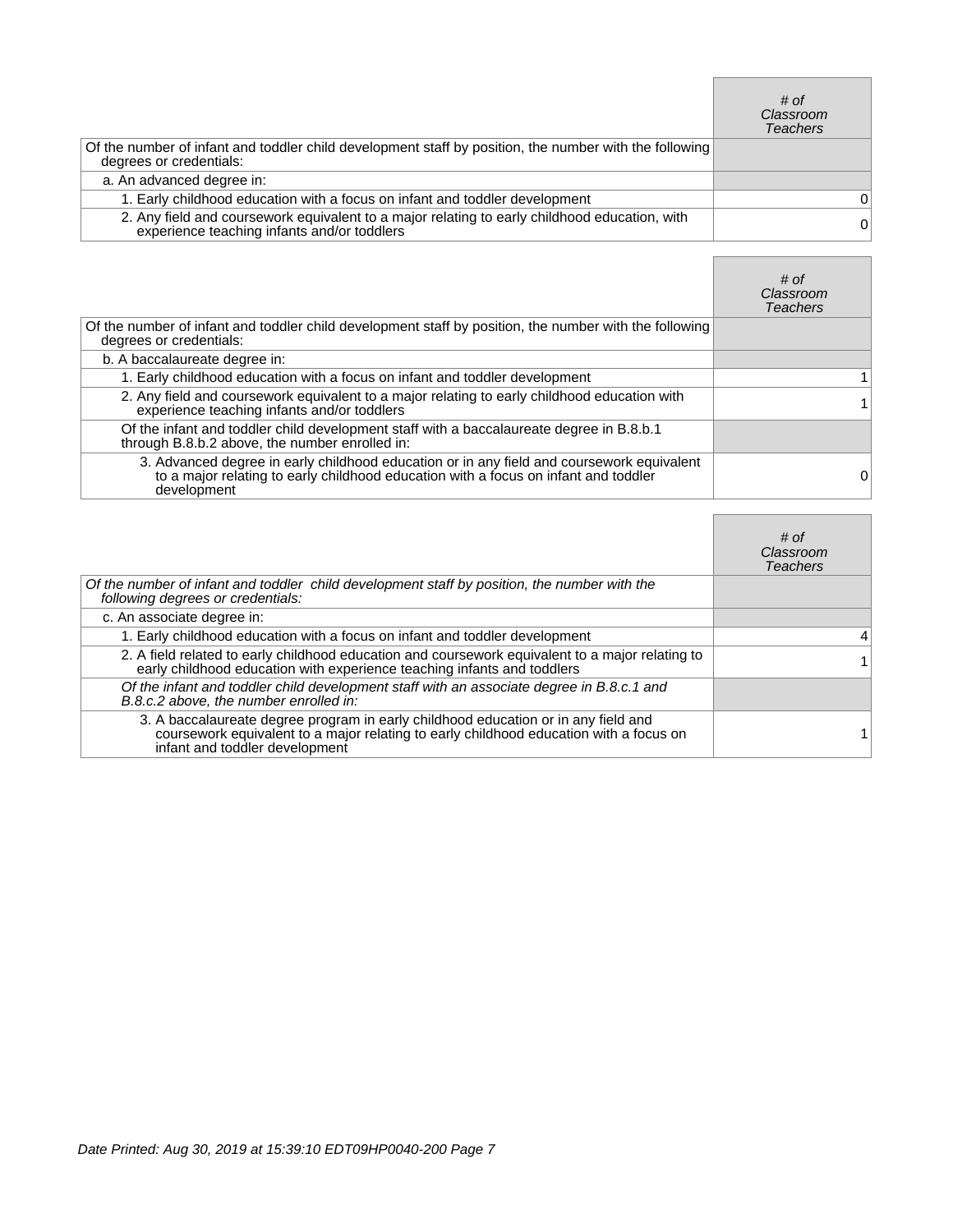|                                                                                                                                                                                                                                                                                                 | # of<br>Classroom<br><b>Teachers</b> |
|-------------------------------------------------------------------------------------------------------------------------------------------------------------------------------------------------------------------------------------------------------------------------------------------------|--------------------------------------|
| Of the number of infant and toddler child development staff by position, the number with the<br>following credentials:                                                                                                                                                                          |                                      |
| d. A Child Development Associate (CDA) credential or state-awarded preschool, infant/toddler,<br>family child care or home-based certification, credential, or licensure that meets or exceeds<br><b>CDA</b> requirements                                                                       | 14                                   |
| 1. Of these, a Child Development Associate (CDA) credential or state-awarded preschool,<br>infant/toddler, family child care or home-based certification, credential, or licensure that<br>meets or exceeds CDA requirements and that is appropriate to the option in which they are<br>working | 14                                   |
| Of the infant and toddler child development staff with the credentials in B.6.d above, the number<br>enrolled in:                                                                                                                                                                               |                                      |
| 2. A baccalaureate degree program in early childhood education or in any field and coursework<br>equivalent to a major relating to early childhood education with a focus on infant and toddler<br>development                                                                                  | O                                    |
| 3. An associate degree program in early childhood education or in a related field and<br>coursework equivalent to a major relating to early childhood education with a focus on infant<br>and toddler development                                                                               | 6                                    |

Г

 $\blacksquare$ 

|                                                                                                                                                                                                                                                                                                 | # of<br>Classroom<br>Teachers |
|-------------------------------------------------------------------------------------------------------------------------------------------------------------------------------------------------------------------------------------------------------------------------------------------------|-------------------------------|
| Of the number of infant and toddler child development staff by position:                                                                                                                                                                                                                        |                               |
| e. The number who do not have the qualifications listed in B.8.a through B.8.d                                                                                                                                                                                                                  | 0                             |
| Of the infant and toddler child development staff in B.8.e above, the number enrolled in:                                                                                                                                                                                                       |                               |
| 1. A baccalaureate degree program in early childhood education or in any field and coursework<br>equivalent to a major relating to early childhood education with a focus on infant and toddler<br>development                                                                                  | 0                             |
| 2. An associate degree program in early childhood education or in a related field and<br>coursework equivalent to a major relating to early childhood education with a focus on infant<br>and toddler development                                                                               | O                             |
| 3. Any type of Child Development Associate (CDA) credential or state-awarded preschool,<br>infant/toddler, family child care or home-based certification, credential, or licensure that<br>meets or exceeds CDA requirements and that is appropriate to the option in which they are<br>working | Ω                             |

## **Child development staff qualifications - Home-based and FCC**

|                                                         | # of<br>Home-Based<br><b>Visitors</b> | # of<br>Home-Based<br>Visitor<br><i>Supervisors</i> | # of Family<br><b>Child Care</b><br><b>Providers</b> | # of Family<br><b>Child Care</b><br><b>Specialists</b> |
|---------------------------------------------------------|---------------------------------------|-----------------------------------------------------|------------------------------------------------------|--------------------------------------------------------|
| B.9 Total number of child development staff by position |                                       |                                                     |                                                      |                                                        |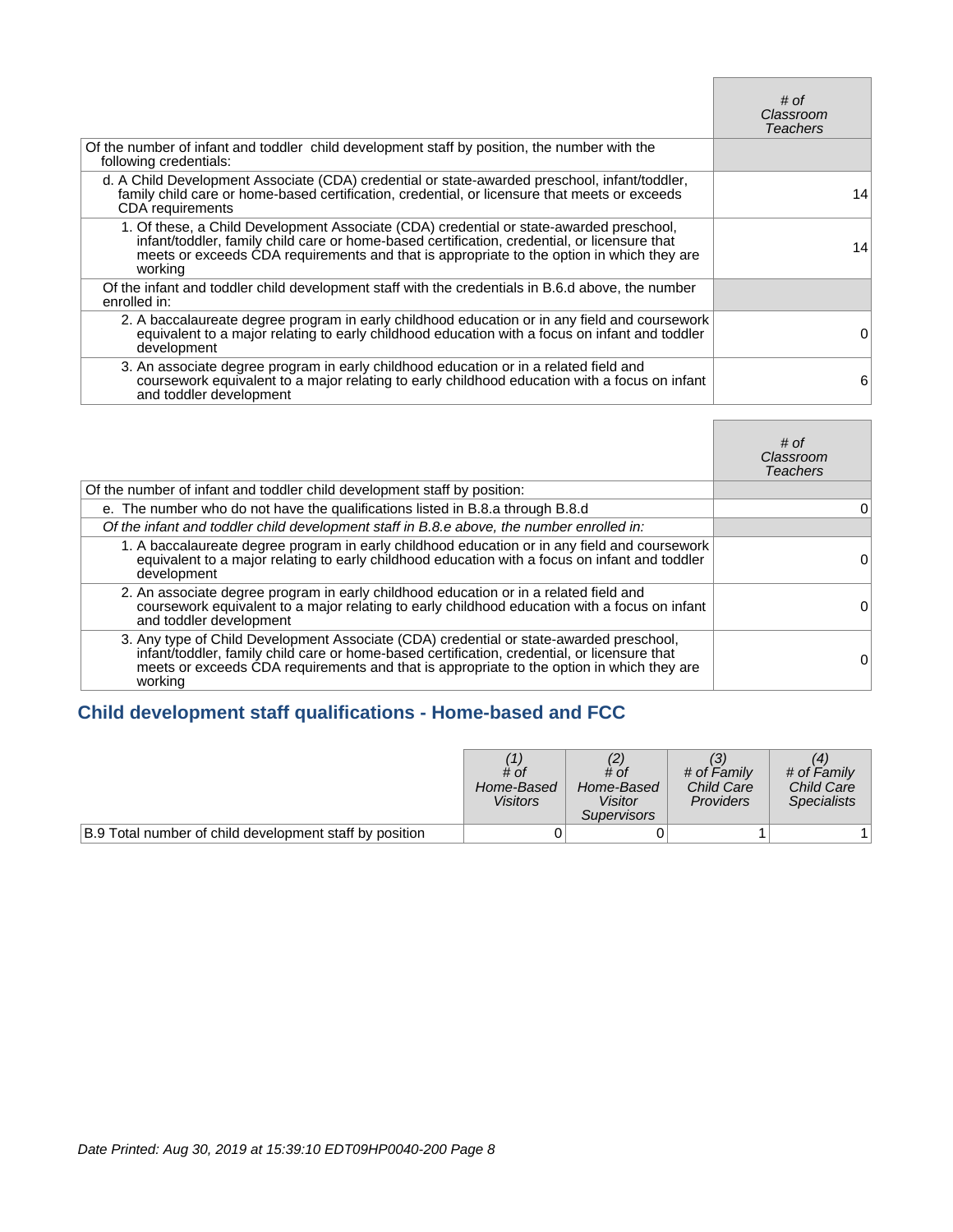|                                                                                                                | # of<br>Home-Based<br><b>Visitors</b> | (2)<br>$#$ of<br>Home-Based<br><b>Visitor</b><br><b>Supervisors</b> | (3)<br># of Family<br><b>Child Care</b><br><b>Providers</b> | (4)<br># of Family<br>Child Care<br><b>Specialists</b> |
|----------------------------------------------------------------------------------------------------------------|---------------------------------------|---------------------------------------------------------------------|-------------------------------------------------------------|--------------------------------------------------------|
| Of the number of child development staff by position, the<br>number with the following degrees or credentials: |                                       |                                                                     |                                                             |                                                        |
| a. An advanced degree in/licensed as:                                                                          |                                       |                                                                     |                                                             |                                                        |
| 1. Social work/ Licensed clinical social worker<br>(LCSW)/ Licensed master social worker (LCMW)                | 0                                     | $\Omega$                                                            | 0                                                           | 0                                                      |
| 2. Marriage and family therapy/ Licensed marriage<br>and family therapist (LMFT)                               |                                       |                                                                     | 0                                                           | 0                                                      |
| 3. Psychology                                                                                                  | 0                                     | 0                                                                   | 0                                                           | 0                                                      |
| 4. Sociology                                                                                                   |                                       | $\Omega$                                                            | $\Omega$                                                    | 0                                                      |
| 5. Human services (include related areas such as<br>child and family services or social services)              | 0                                     | 0                                                                   | $\Omega$                                                    | $\Omega$                                               |
| 6. Nursing plus Nurse Practitioner (NP) license                                                                | 0                                     | 0                                                                   | 0                                                           | 0                                                      |
| 7. Early childhood education                                                                                   | 0                                     | 0                                                                   | $\Omega$                                                    | 0                                                      |
| 8. Other                                                                                                       | 0                                     | $\Omega$                                                            | 0                                                           | 0                                                      |
| Home-Based Visitors:                                                                                           |                                       |                                                                     |                                                             |                                                        |
| Home-Based Visitor Supervisors:                                                                                |                                       |                                                                     |                                                             |                                                        |
| <b>Family Child Care Providers:</b>                                                                            |                                       |                                                                     |                                                             |                                                        |
| Family Child Care Specialists:                                                                                 |                                       |                                                                     |                                                             |                                                        |

|                                                                                                              | # of<br>Home-Based<br><b>Visitors</b> | (2)<br># of<br>Home-Based<br><b>Visitor</b><br><b>Supervisors</b> | (3)<br># of Family<br><b>Child Care</b><br><b>Providers</b> | (4)<br># of Family<br><b>Child Care</b><br><b>Specialists</b> |
|--------------------------------------------------------------------------------------------------------------|---------------------------------------|-------------------------------------------------------------------|-------------------------------------------------------------|---------------------------------------------------------------|
| Of the number of child development staff by position, the<br>number with the following degrees and licenses: |                                       |                                                                   |                                                             |                                                               |
| b. A baccalaureate degree in:                                                                                |                                       |                                                                   |                                                             |                                                               |
| 1. Social work                                                                                               | $\Omega$                              | 0                                                                 | 0                                                           | 0                                                             |
| 2. Psychology                                                                                                | 0                                     | 0                                                                 | 0                                                           |                                                               |
| 3. Sociology                                                                                                 | $\Omega$                              | 0                                                                 | $\Omega$                                                    | 0                                                             |
| 4. Human services (include related areas such as<br>child and family services or social services)            | O                                     |                                                                   | 0                                                           | 0                                                             |
| 5. Nursing plus Registered Nurse (RN) license                                                                | $\Omega$                              | 0                                                                 | $\Omega$                                                    | 0                                                             |
| 6. Early childhood education                                                                                 | 0                                     | 0                                                                 | $\Omega$                                                    | 0                                                             |
| 7. Other                                                                                                     | 0                                     | 0                                                                 | $\Omega$                                                    | 0                                                             |
| Home-Based Visitors:                                                                                         |                                       |                                                                   |                                                             |                                                               |
| Home-Based Visitor Supervisors:                                                                              |                                       |                                                                   |                                                             |                                                               |
| Family Child Care Providers:                                                                                 |                                       |                                                                   |                                                             |                                                               |
| Family Child Care Specialists:                                                                               |                                       |                                                                   |                                                             |                                                               |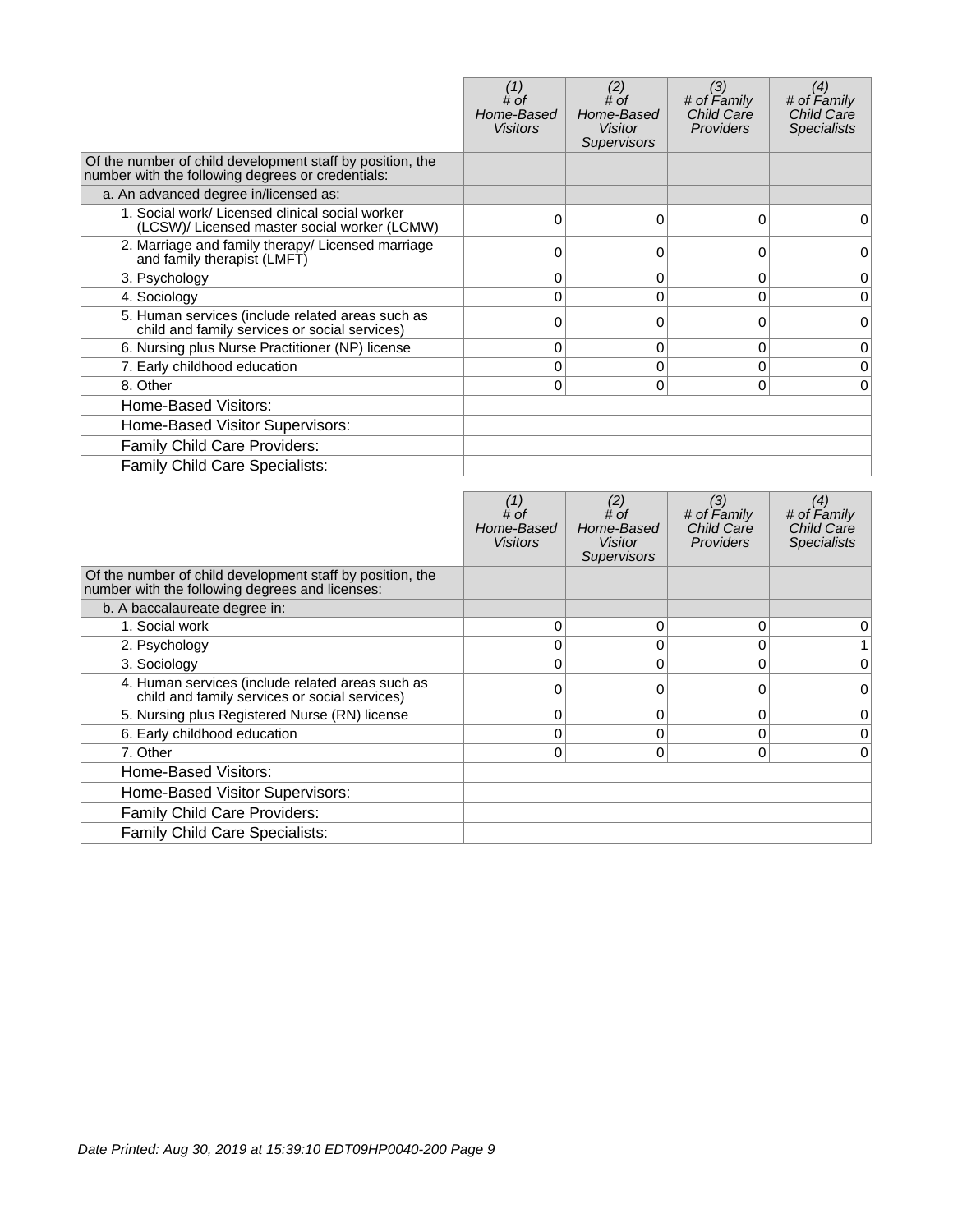|                                                                                                              | # of<br>Home-Based<br><b>Visitors</b> | (2)<br># of<br>Home-Based<br>Visitor<br><b>Supervisors</b> | (3)<br># of Family<br><b>Child Care</b><br><b>Providers</b> | (4)<br># of Family<br><b>Child Care</b><br><b>Specialists</b> |
|--------------------------------------------------------------------------------------------------------------|---------------------------------------|------------------------------------------------------------|-------------------------------------------------------------|---------------------------------------------------------------|
| Of the number of child development staff by position, the<br>number with the following degrees and licenses: |                                       |                                                            |                                                             |                                                               |
| c. An associate degree in:                                                                                   |                                       |                                                            |                                                             |                                                               |
| 1. Social work                                                                                               | 0                                     | 0                                                          | $\Omega$                                                    | 0                                                             |
| 2. Psychology                                                                                                |                                       | 0                                                          | 0                                                           | 0                                                             |
| 3. Sociology                                                                                                 | 0                                     | 0                                                          | $\Omega$                                                    | 0                                                             |
| 4. Human services (include related areas such as<br>child and family services or social services)            | ი                                     | O                                                          | 0                                                           | 0                                                             |
| 5. Nursing plus Registered Nurse (RN) license                                                                | 0                                     | 0                                                          | 0                                                           | 0                                                             |
| 6. Early childhood education                                                                                 | 0                                     | 0                                                          | $\mathbf 0$                                                 | 0                                                             |
| 7. Other                                                                                                     | 0                                     | 0                                                          | 0                                                           | $\Omega$                                                      |
| Home-Based Visitors:                                                                                         |                                       |                                                            |                                                             |                                                               |
| Home-Based Visitor Supervisors:                                                                              |                                       |                                                            |                                                             |                                                               |
| Family Child Care Providers:                                                                                 |                                       |                                                            |                                                             |                                                               |
| <b>Family Child Care Specialists:</b>                                                                        |                                       |                                                            |                                                             |                                                               |

|                                                                                                                                                                      | # of<br>Home-Based<br>Visitors | (2)<br># of<br>Home-Based<br>Visitor<br>Supervisors | (3)<br># of Family<br><b>Child Care</b><br><b>Providers</b> | (4)<br># of Family<br><b>Child Care</b><br><b>Specialists</b> |
|----------------------------------------------------------------------------------------------------------------------------------------------------------------------|--------------------------------|-----------------------------------------------------|-------------------------------------------------------------|---------------------------------------------------------------|
| Of the number of child development staff by position, the<br>number with the following credentials:                                                                  |                                |                                                     |                                                             |                                                               |
| d. License, certification, or credential held:                                                                                                                       |                                |                                                     |                                                             |                                                               |
| 1. Nursing, non-RN, i.e. LPN, CNA, etc.                                                                                                                              | 0                              | 0                                                   | 0                                                           | 0                                                             |
| 2. Family development credential (FDC)                                                                                                                               |                                | $\Omega$                                            | 0                                                           | 0                                                             |
| 3. Child development associate credential (CDA)                                                                                                                      |                                | $\Omega$                                            |                                                             | $\Omega$                                                      |
| 4. State-awarded certification, credential, or license<br>appropriate to the option in which they are working,<br>i.e. home-based option or family child care option |                                | $\Omega$                                            | 0                                                           | 0                                                             |
| 5. Other                                                                                                                                                             | 0                              | 0                                                   | 0                                                           | $\overline{0}$                                                |
| Home-Based Visitors:                                                                                                                                                 |                                |                                                     |                                                             |                                                               |
| Home-Based Visitor Supervisors:                                                                                                                                      |                                |                                                     |                                                             |                                                               |
| <b>Family Child Care Providers:</b>                                                                                                                                  |                                |                                                     |                                                             |                                                               |
| <b>Family Child Care Specialists:</b>                                                                                                                                |                                |                                                     |                                                             |                                                               |

|                                                                                   | # of Home-<br><b>Based Visitors</b> | # of Home-<br><b>Based Visitor</b><br><b>Supervisors</b> | (3)<br># of Family<br><b>Child Care</b><br><b>Providers</b> | (4)<br># of Family<br>Child Care<br><b>Specialists</b> |
|-----------------------------------------------------------------------------------|-------------------------------------|----------------------------------------------------------|-------------------------------------------------------------|--------------------------------------------------------|
| Of the number of child development staff by position:                             |                                     |                                                          |                                                             |                                                        |
| e. The number who do not have the qualifications listed<br>in B.9.a through B.9.d |                                     |                                                          |                                                             |                                                        |
| Of the child development staff in B.9.e above, the number<br>enrolled in:         |                                     |                                                          |                                                             |                                                        |
| 1. An advanced degree or license                                                  |                                     |                                                          | 0                                                           | 0                                                      |
| 2. A baccalaureate degree                                                         |                                     |                                                          | C                                                           | 0                                                      |
| 3. An associate degree                                                            |                                     |                                                          | 0                                                           | $\Omega$                                               |
| 4. Studies leading to a non-degree license, certificate,<br>or credential         |                                     |                                                          |                                                             | 0                                                      |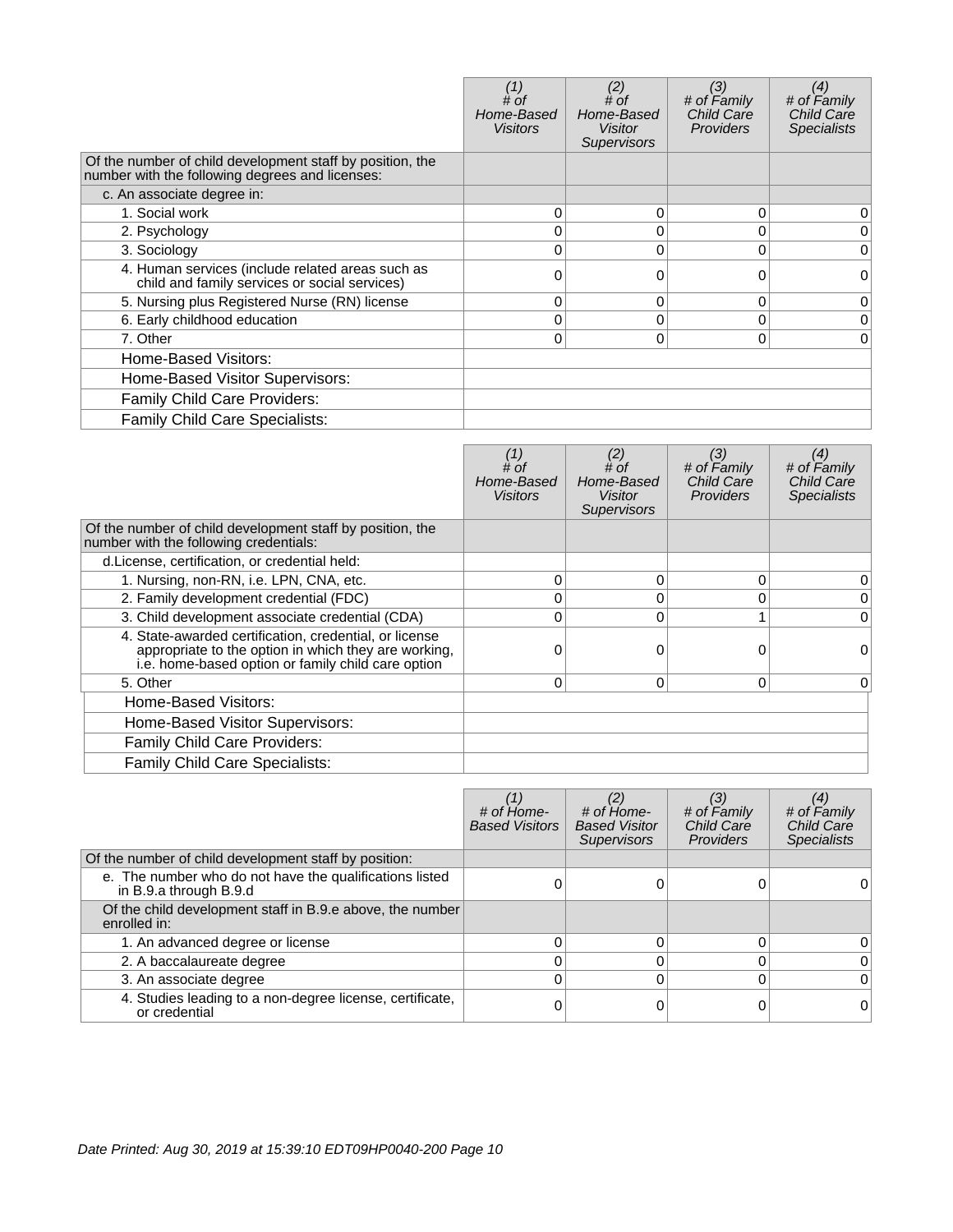## **NON-SUPERVISORY CHILD DEVELOPMENT STAFF**

#### **Child development staff - ethnicity and race**

|                                              | # of non-supervisory<br>child development staff |                                      |
|----------------------------------------------|-------------------------------------------------|--------------------------------------|
| B.12 Race and Ethnicity:                     | Hispanic or<br>Latino origin                    | Non-Hispanic or<br>Non-Latino origin |
| a. American Indian or Alaska Native          |                                                 |                                      |
| b. Asian                                     |                                                 |                                      |
| c. Black or African American                 |                                                 | 0                                    |
| d. Native Hawaiian or other Pacific Islander |                                                 | 0                                    |
| e. White                                     | 18                                              | 2 <sub>1</sub>                       |
| f. Biracial/Multi-racial                     |                                                 | 0                                    |
| g. Other                                     |                                                 | $\Omega$                             |
| h. Unspecified                               |                                                 | 0                                    |

#### **Child development staff - language**

|                                                                                                           | # of non-supervisory<br>child development<br>staff |
|-----------------------------------------------------------------------------------------------------------|----------------------------------------------------|
| B.13 The number who are proficient in a language(s) other than English                                    | 14                                                 |
| a. Of these, the number who are proficient in more than one language other than<br>English                | 0                                                  |
| B.14 Language groups in which staff are proficient                                                        | # of non-supervisory<br>child development<br>staff |
| a. Spanish                                                                                                | 14                                                 |
| b. Native Central American, South American, and Mexican Languages (e.g., Mixteco,<br>Quichean.)           | 0                                                  |
| c. Caribbean Languages (e.g., Haitian-Creole, Patois)                                                     | 0                                                  |
| d. Middle Eastern & South Asian Languages (e.g., Arabic, Hebrew, Hindi, Urdu,<br>Bengali)                 | 0                                                  |
| e. East Asian Languages (e.g., Chinese, Vietnamese, Tagalog)                                              | 0                                                  |
| f. Native North American/Alaska Native Languages                                                          | $\pmb{0}$                                          |
| g. Pacific Island Languages (e.g., Palauan, Fijian)                                                       | 0                                                  |
| h. European & Slavic Languages (e.g., German, French, Italian, Croatian, Yiddish,<br>Portuguese, Russian) | 0                                                  |
| i. African Languages (e.g., Swahili, Wolof)                                                               | 0                                                  |
| j. Other                                                                                                  | 0                                                  |
| k. Unspecified                                                                                            | 0                                                  |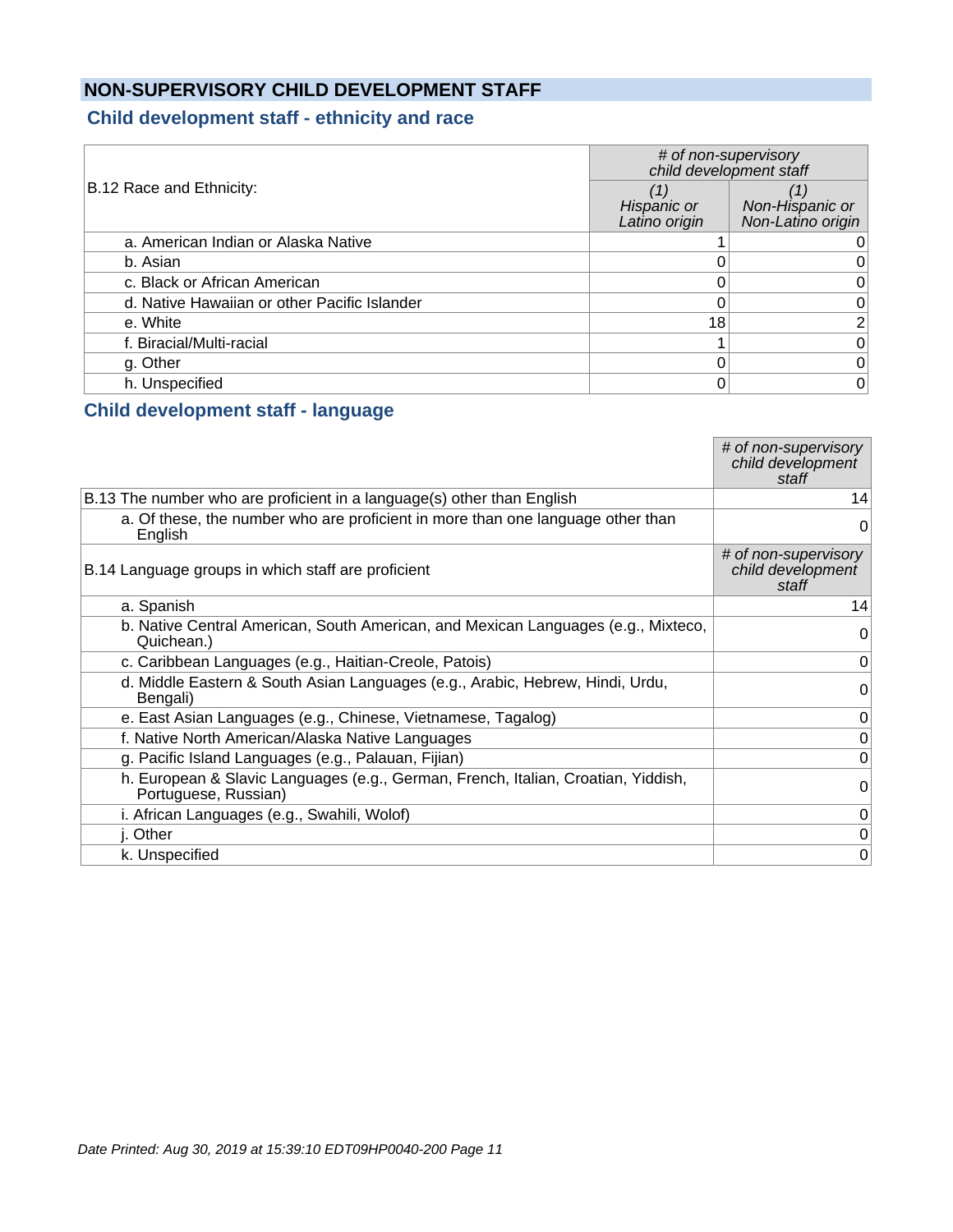#### **Child development staff - classroom teacher turnover**

|                                                                                                                         | # of<br>classroom<br>teachers |
|-------------------------------------------------------------------------------------------------------------------------|-------------------------------|
| B.15 The number of classroom teachers who left your program during the year.                                            | 4                             |
| B.16 Of these, the number who left for the following reasons:                                                           | # of<br>classroom<br>teachers |
| a. Higher compensation/benefits package in the same field                                                               | 0                             |
| b. Change in job field                                                                                                  | 0                             |
| c. Other                                                                                                                | 4                             |
| $(1)$ Quit fo return to school for degree. (3) Contract terminated<br>1. Comments:                                      |                               |
| B.17 Number of classroom teacher vacancies in your program that remained unfilled for a<br>period of 3 months or longer | 0                             |
| B.18 Number of classroom teachers hired during the year due to turnover                                                 | 4                             |

#### **Child development staff - Home-based visitor turnover**

|                                                                                                                         | # of<br>home-based<br>visitors |
|-------------------------------------------------------------------------------------------------------------------------|--------------------------------|
| B.19 The number of home-based visitors who left your program during the year                                            | 0                              |
| B.20 Of these, the number who left for the following reasons:                                                           |                                |
| a. Higher compensation/benefits package in the same field                                                               | 0                              |
| b. Change in job field                                                                                                  | 0                              |
| c. Other                                                                                                                | $\overline{0}$                 |
| B.21 Number of home-based visitor vacancies in the program that remained unfilled for a<br>period of 3 months or longer | $\overline{0}$                 |
| B.22 Number of home-based visitors hired during the year due to turnover                                                | $\overline{0}$                 |

#### **FAMILY & COMMUNITY PARTNERSHIPS STAFF**

#### **Family & community partnerships staff - qualifications**

|                                                                                                             | # of family<br>workers | # of $\overline{FCP}$<br>supervisors |
|-------------------------------------------------------------------------------------------------------------|------------------------|--------------------------------------|
| B.23 Total number of family & community partnerships staff                                                  |                        |                                      |
| a. Of the FCP supervisors, the number who work directly with<br>families, i.e. staff with a family caseload |                        |                                      |

B.24 Comments on staff shared by Head Start and Early Head Start programs: Family and Community Development Specialist is shared between HS, EHS, and EHS-CCP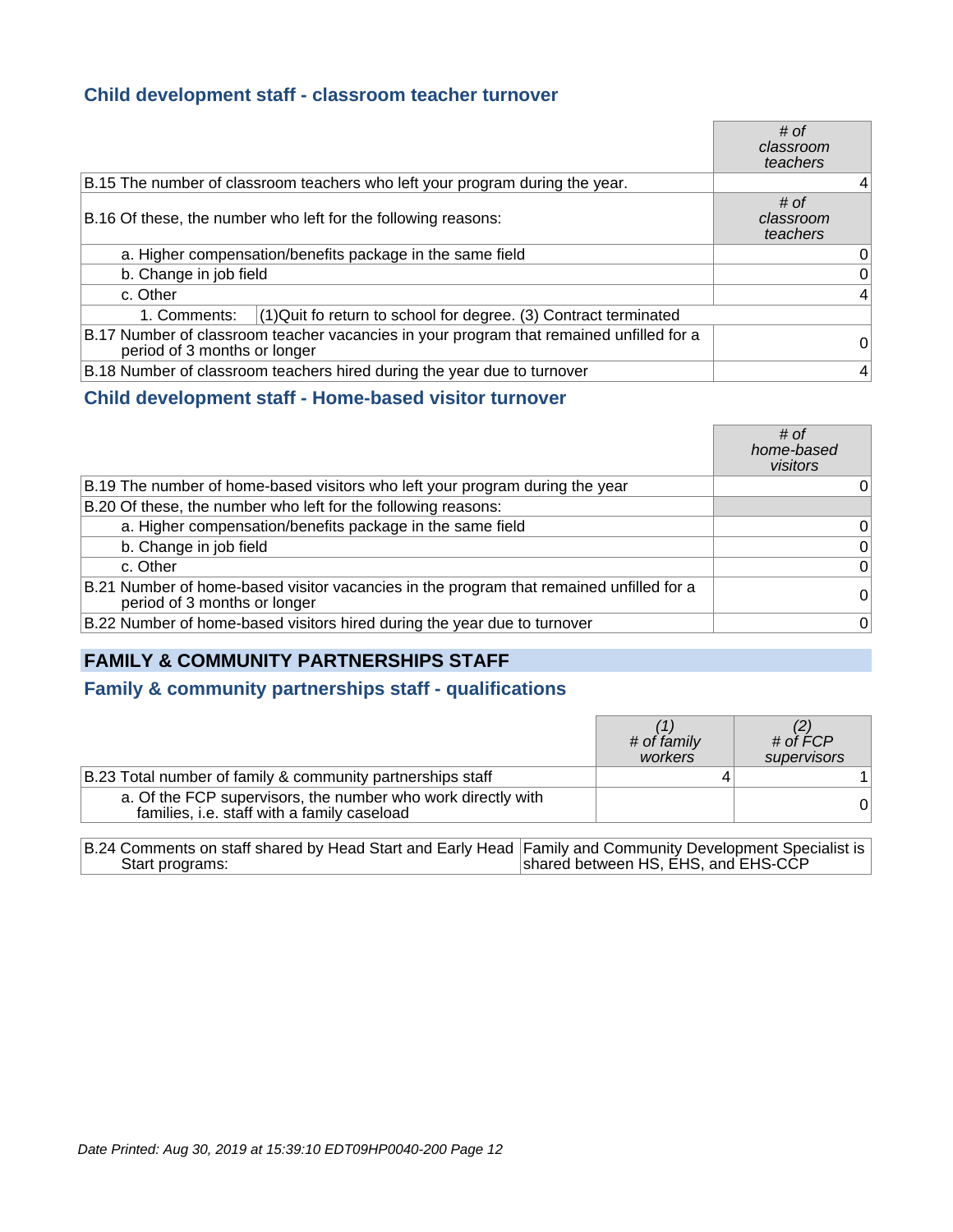| B.25 Of the family & community partnerships staff, the number with the<br>following as the highest level of education completed:                                     | # of family<br>workers | # of FCP<br>supervisors |
|----------------------------------------------------------------------------------------------------------------------------------------------------------------------|------------------------|-------------------------|
| a. A related advanced degree                                                                                                                                         |                        | 0                       |
| b. A related baccalaureate degree                                                                                                                                    |                        |                         |
| c. A related associate degree                                                                                                                                        |                        | 0                       |
| d. A family-development-related credential, certificate, or license                                                                                                  |                        | $\overline{0}$          |
| e. None of the qualifications listed in B.25.a through B.25.d above                                                                                                  |                        | $\overline{0}$          |
| Of the staff in B.25.e above, the number enrolled in:                                                                                                                |                        |                         |
| 1. A related degree at the associate, baccalaureate, or advanced<br>level                                                                                            |                        | 0                       |
| 2. Studies leading to a non-degree credential, certificate, or license<br>that is family-development-related                                                         |                        | 0                       |
| B.26 Of the family & community partnerships staff, the number with a<br>family-development-related credential, regardless of highest level of<br>education completed |                        |                         |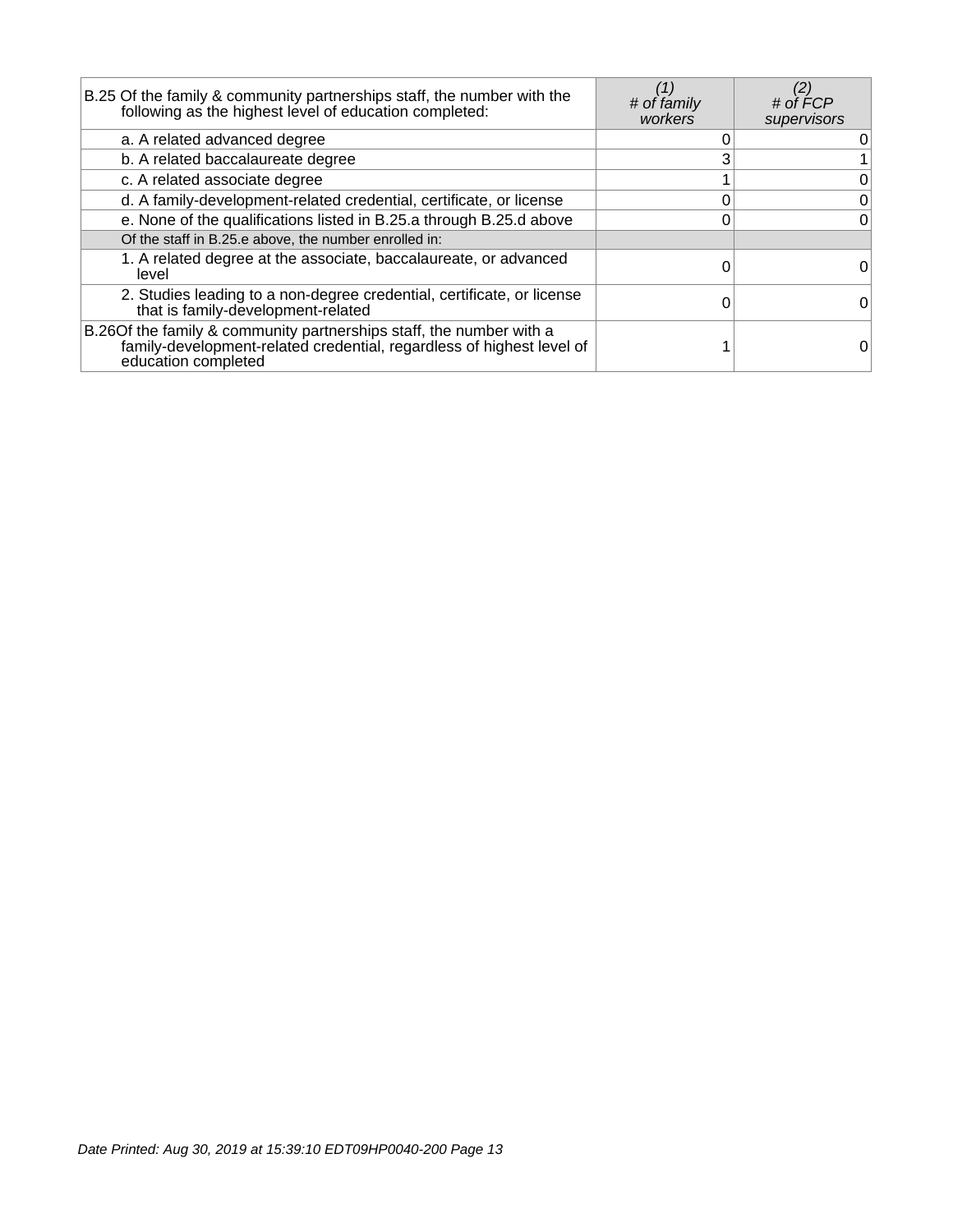## **Education and Child Development Managers/Coordinators - Qualifications**

|                                                                                                                                                                                                                                 |                                                                                | # of $ECD$<br>managers/<br>coordinators |              |
|---------------------------------------------------------------------------------------------------------------------------------------------------------------------------------------------------------------------------------|--------------------------------------------------------------------------------|-----------------------------------------|--------------|
| B.27 Total number of education & child development managers/coordinators                                                                                                                                                        |                                                                                |                                         | $\mathbf{1}$ |
|                                                                                                                                                                                                                                 |                                                                                | # of $ECD$<br>managers/<br>coordinators |              |
| Off the education & child development managers/coordinators, the number with the following<br>degrees or credentials:                                                                                                           |                                                                                |                                         |              |
| a. An advanced degree in early childhood education, or an advanced degree in any<br>field and coursework equivalent to a major relating to early childhood education<br>with experience teaching preschool-age children         |                                                                                |                                         | 1            |
| b. A baccalaureate degree in early childhood education, or a baccalaureate degree<br>in any field and coursework equivalent to a major relating to early childhood<br>education with experience teaching preschool-age children |                                                                                |                                         | 0            |
|                                                                                                                                                                                                                                 |                                                                                | # of $ECD$<br>managers/<br>coordinators |              |
| Of the education & child development managers/coordinators, the number with the following<br>degrees or credentials:                                                                                                            |                                                                                |                                         |              |
| c. An associate degree in early childhood education, or an associate degree in any<br>field and coursework equivalent to a major relating to early childhood education<br>with experience teaching preschool-age children       |                                                                                |                                         | 0            |
| Of the education & child development managers/coordinators preschool child development<br>staff in B.27.c above, the number enrolled in:                                                                                        |                                                                                |                                         |              |
| 1. A baccalaureate degree in early childhood education, or a baccalaureate<br>degree in any field and coursework equivalent to a major relating to early<br>childhood education                                                 |                                                                                |                                         | 0            |
|                                                                                                                                                                                                                                 |                                                                                | # of $ECD$<br>managers/<br>coordinators |              |
| Of the education & child development managers/coordinators, the number with the following<br>degrees or credentials:                                                                                                            |                                                                                |                                         |              |
| d. A Child Development Associate (CDA) credential or state-awarded preschool,<br>infant/toddler, family child care or home-based certification, credential, or<br>licensure that meets or exceeds CDA requirements              |                                                                                |                                         | 0            |
| Of the education & child development managers/coordinators preschool child development<br>staff in B.27.d above, the number enrolled in:                                                                                        |                                                                                |                                         |              |
| 1. A baccalaureate degree in early childhood education, or a baccalaureate<br>degree in any field and coursework equivalent to a major relating to early<br>childhood education                                                 |                                                                                |                                         | 0            |
|                                                                                                                                                                                                                                 |                                                                                | # of ECD<br>managers/<br>coordinators   |              |
| Of the education & child development managers/coordinators, the number with the following<br>degrees or credentials:                                                                                                            |                                                                                |                                         |              |
| e. None of the qualifications listed in B.27.a through B.27.d                                                                                                                                                                   |                                                                                |                                         | 0            |
| Of the education & child development managers/coordinators preschool child development<br>staff in B.27.e above, the number enrolled in:                                                                                        |                                                                                |                                         |              |
| 1. A baccalaureate degree in early childhood education, or a baccalaureate<br>degree in any field and coursework equivalent to a major relating to early<br>childhood education                                                 |                                                                                |                                         | 0            |
| B.28 Comments on education & child development<br>managers/coordinators shared by Head Start and Early<br>Head Start programs:                                                                                                  | ECE Coordinator is shared between Head Start,<br>Early Head Start, and EHS-CCP |                                         |              |
|                                                                                                                                                                                                                                 |                                                                                |                                         |              |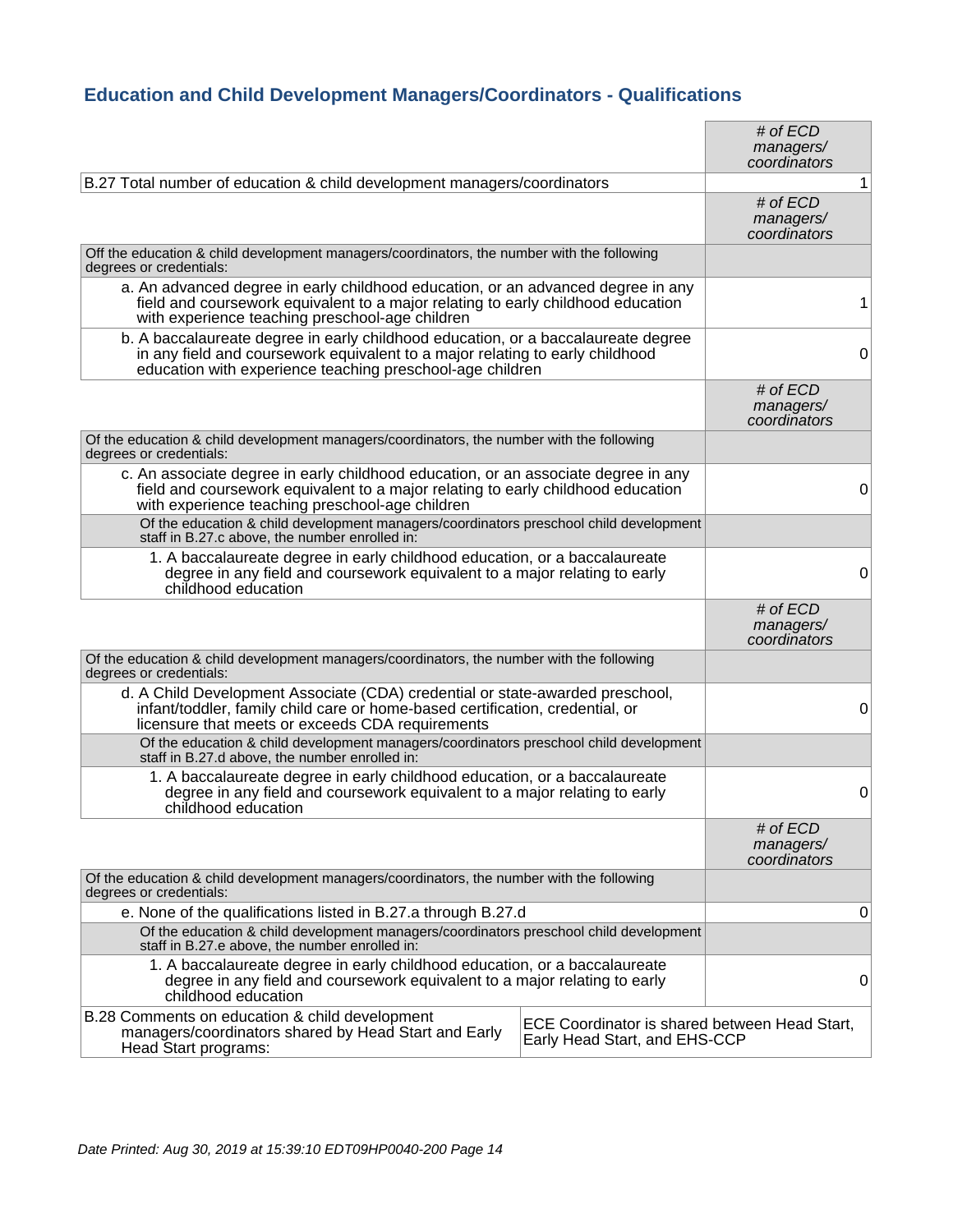## **C. CHILD & FAMILY SERVICES**

## **HEALTH SERVICES**

#### **Health insurance - children**

|                                                                                                                      | # of children at<br>enrollment | # of children at<br>end of enrollment<br>year |
|----------------------------------------------------------------------------------------------------------------------|--------------------------------|-----------------------------------------------|
| C.1 Number of all children with health insurance                                                                     | 126                            | 126                                           |
| a. Number enrolled in Medicaid and/or CHIP                                                                           | 124                            | 121                                           |
| b. Number enrolled in state-only funded insurance (for example,<br>medically indigent insurance)                     |                                | 0                                             |
| c. Number with private health insurance (for example, parent's<br>insurance)                                         |                                | 5                                             |
| d. Number with health insurance other than those listed above, for<br>example, Military Health (Tri-Care or CHAMPUS) |                                |                                               |
| 1. Specify                                                                                                           |                                |                                               |
| C.2. Number of children with no health insurance                                                                     |                                |                                               |

#### **Health insurance - pregnant women**

|                                         |                                                                                                                      | # of pregnant<br>women at<br>enrollment | # of pregnant<br>women at end of<br>enrollment |
|-----------------------------------------|----------------------------------------------------------------------------------------------------------------------|-----------------------------------------|------------------------------------------------|
|                                         | C.3 Number of pregnant women with at least one type of health insurance                                              |                                         | 0                                              |
| a. Number enrolled in Medicaid          |                                                                                                                      |                                         | 0                                              |
| that is not Medicaid                    | b. Number enrolled in another publicly funded insurance program                                                      |                                         | 0                                              |
| c. Number with private health insurance |                                                                                                                      |                                         | 0                                              |
|                                         | d. Number with health insurance other than those listed above, for<br>example, Military Health (Tri-Care or CHAMPUS) |                                         |                                                |
| 1. Specify                              |                                                                                                                      |                                         |                                                |
|                                         | C.4 Number of pregnant women with no health insurance                                                                |                                         | 0                                              |

#### **Medical**

#### **Medical home - children**

|                                                                                                | # of children at<br>enrollment | # of children at<br>end of enrollment<br>year |
|------------------------------------------------------------------------------------------------|--------------------------------|-----------------------------------------------|
| C.5 Number of children with an ongoing source of continuous, accessible<br>health care         | 122                            | 1221                                          |
| C.6 Number of children receiving medical services through the Indian<br><b>Health Service</b>  |                                |                                               |
| C.7 Number of children receiving medical services through a migrant<br>community health center |                                |                                               |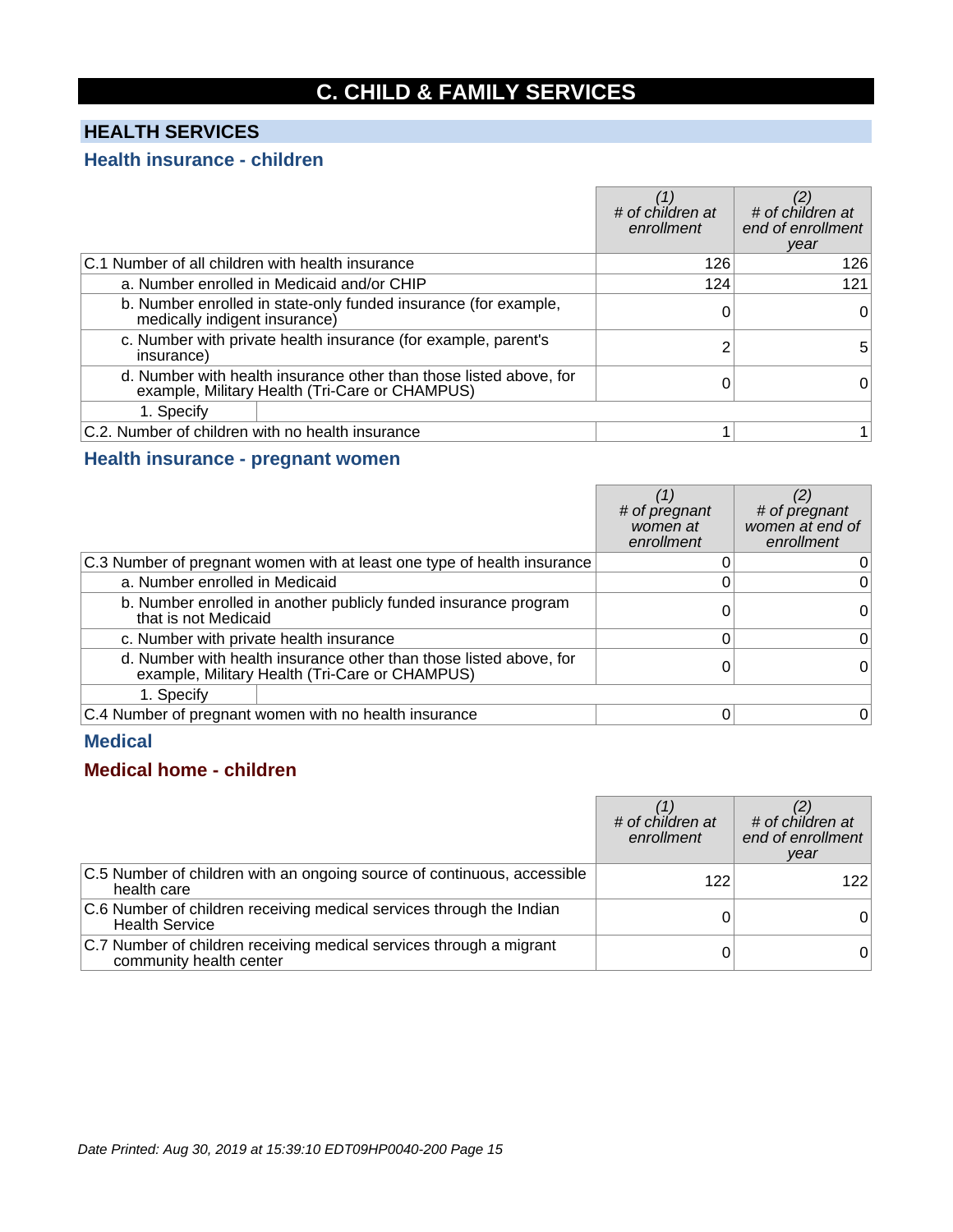#### **Medical services - children**

|                                                                                                                                                                                                           | # of children at<br>enrollment | # of children at end<br>of enrollment year    |
|-----------------------------------------------------------------------------------------------------------------------------------------------------------------------------------------------------------|--------------------------------|-----------------------------------------------|
| C.8 Number of all children who are up-to-date on a schedule of age-<br>appropriate preventive and primary health care, according to the<br>relevant state's EPSDT schedule for well child care            |                                | 95                                            |
|                                                                                                                                                                                                           |                                | # of children<br>at end of<br>enrollment year |
| a. Of these, the number diagnosed by a health care professional with a chronic<br>condition needing medical treatment since last year's PIR was reported                                                  |                                |                                               |
| 1. Of these, the number who have received or are receiving medical treatment                                                                                                                              |                                |                                               |
| b. Specify the primary reason that children who needed medical treatment, for any<br>chronic condition diagnosed by a health care professional since last year's PIR was<br>reported, did not receive it: |                                |                                               |

| C.9 Number of all children who received medical treatment for the following chronic<br>conditions since last year's PIR was reported, regardless of when the condition was first<br>diagnosed by a health care professional: | # of children  |
|------------------------------------------------------------------------------------------------------------------------------------------------------------------------------------------------------------------------------|----------------|
| a. Anemia                                                                                                                                                                                                                    | 0              |
| b. Asthma                                                                                                                                                                                                                    | $\pmb{0}$      |
| c. Hearing Difficulties                                                                                                                                                                                                      | $\mathbf{1}$   |
| d. Vision Problems                                                                                                                                                                                                           | $\overline{4}$ |
| e. High Lead Levels                                                                                                                                                                                                          | $\pmb{0}$      |
| f. Diabetes                                                                                                                                                                                                                  | $\mathbf 0$    |

#### **Immunization services - children**

|                                                                                                                                                                                                                         | # of children at<br>enrollment | # of children<br>at end of<br>enrollment year |
|-------------------------------------------------------------------------------------------------------------------------------------------------------------------------------------------------------------------------|--------------------------------|-----------------------------------------------|
| C.11 Number of children who have been determined by a health care<br>professional to be up-to-date on all immunizations appropriate for<br>their age                                                                    | 97                             | 97                                            |
| C.12 Number of children who have been determined by a health care<br>professional to have received all immunizations possible at this time,<br>but who have not received all immunizations appropriate for their<br>age | 28                             | 28                                            |
| C.13 Number of children who meet their state's guidelines for an<br>exemption from immunizations                                                                                                                        |                                | $\overline{2}$                                |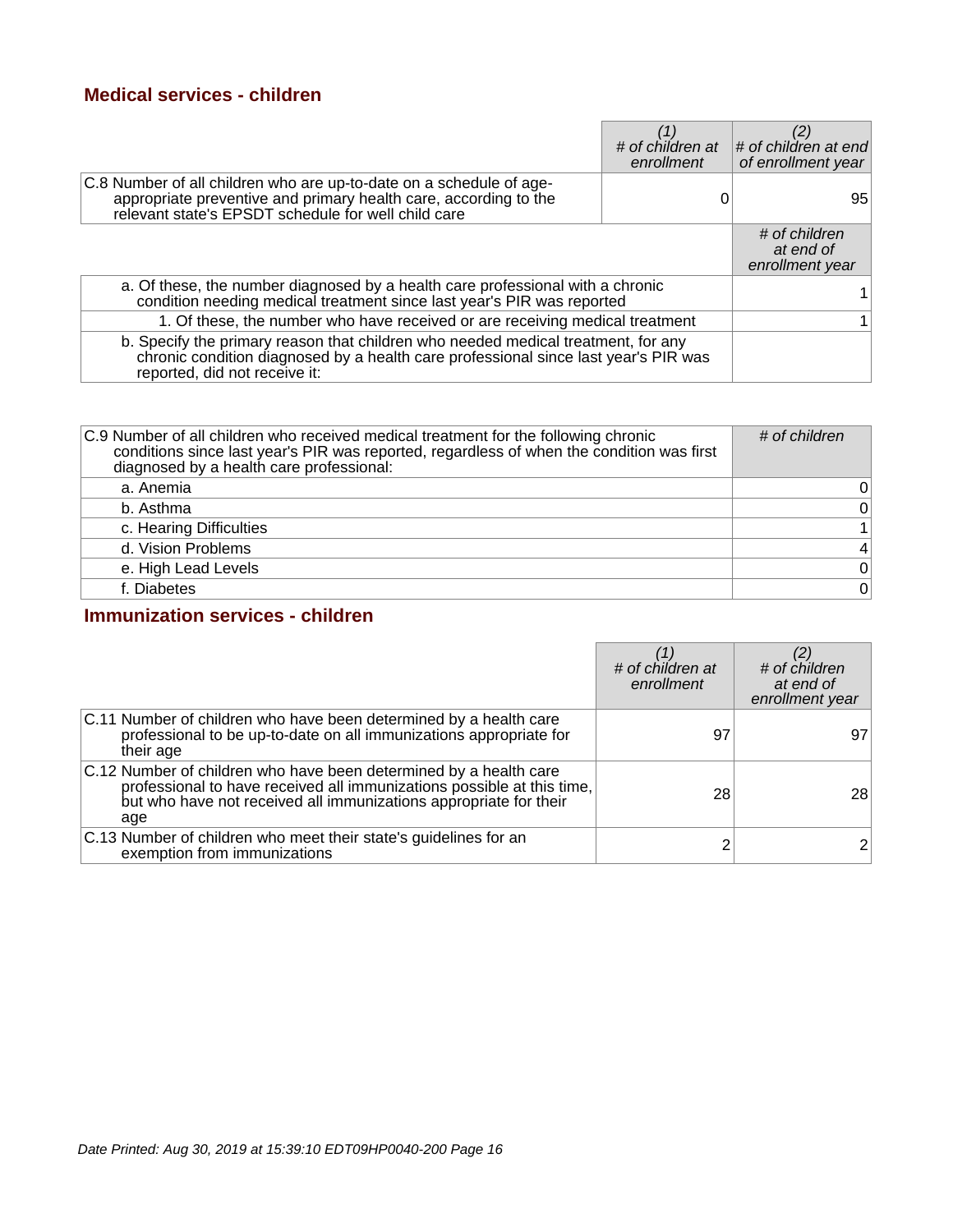## **Pregnant women - services (EHS programs)**

| C.14 Indicate the number of pregnant women who received the following services while | # of           |
|--------------------------------------------------------------------------------------|----------------|
| enrolled in EHS                                                                      | pregnant women |
| a. Prenatal health care                                                              | 0              |
| b. Postpartum health care                                                            | 0              |
| c. Mental health interventions and follow up                                         | $\Omega$       |
| d. Substance abuse prevention                                                        | 0              |
| e. Substance abuse treatment                                                         | $\Omega$       |
| f. Prenatal education on fetal development                                           | $\Omega$       |
| g. Information on the benefits of breastfeeding                                      | $\Omega$       |

#### **Pregnant women - prenatal health (EHS programs)**

| C.15 Trimester of pregnancy in which the pregnant women served were enrolled:                                                           | # of<br>pregnant women |
|-----------------------------------------------------------------------------------------------------------------------------------------|------------------------|
| a. 1st trimester (0-3 months)                                                                                                           | 01                     |
| b. 2nd trimester (3-6 months)                                                                                                           | $\Omega$               |
| c. 3rd trimester (6-9 months)                                                                                                           | 0                      |
| C.16 Of the total served, the number whose pregnancies were identified as medically high<br>risk by a physician or health care provider | 0                      |

#### **Dental**

#### **Dental home - children**

|                                                                                          | # of children at<br>enrollment | # of children at<br>end of enrollment<br>vear |
|------------------------------------------------------------------------------------------|--------------------------------|-----------------------------------------------|
| C.17 Number of children with continuous, accessible dental care provided<br>by a dentist | 117                            | 1181                                          |

#### **Preschool dental services (HS and Migrant programs)**

|                                                                                                                                                                       | # of children |
|-----------------------------------------------------------------------------------------------------------------------------------------------------------------------|---------------|
| C.18 Number of children who received preventive care since last year's PIR was reported                                                                               | $\Omega$      |
| C.19 Number of all children, including those enrolled in Medicaid or CHIP, who have<br>completed a professional dental examination since last year's PIR was reported | $\Omega$      |
| a. Of these, the number of children diagnosed as needing treatment since last year's<br>PIR was reported.                                                             | $\Omega$      |
| 1. Of these, the number of children who have received or are receiving treatment                                                                                      | $\Omega$      |
| b. Specify the primary reason that children who needed dental treatment did not receive                                                                               |               |

#### **Infant and toddler preventive dental services (EHS and Migrant programs)**

|                                                                                                                                                                                | # of children<br>at end of<br>enrollment year |
|--------------------------------------------------------------------------------------------------------------------------------------------------------------------------------|-----------------------------------------------|
| C.20 Number of all children who are up-to-date on a schedule of age-appropriate<br>preventive and primary oral health care according to the relevant state's EPSDT<br>schedule | 126                                           |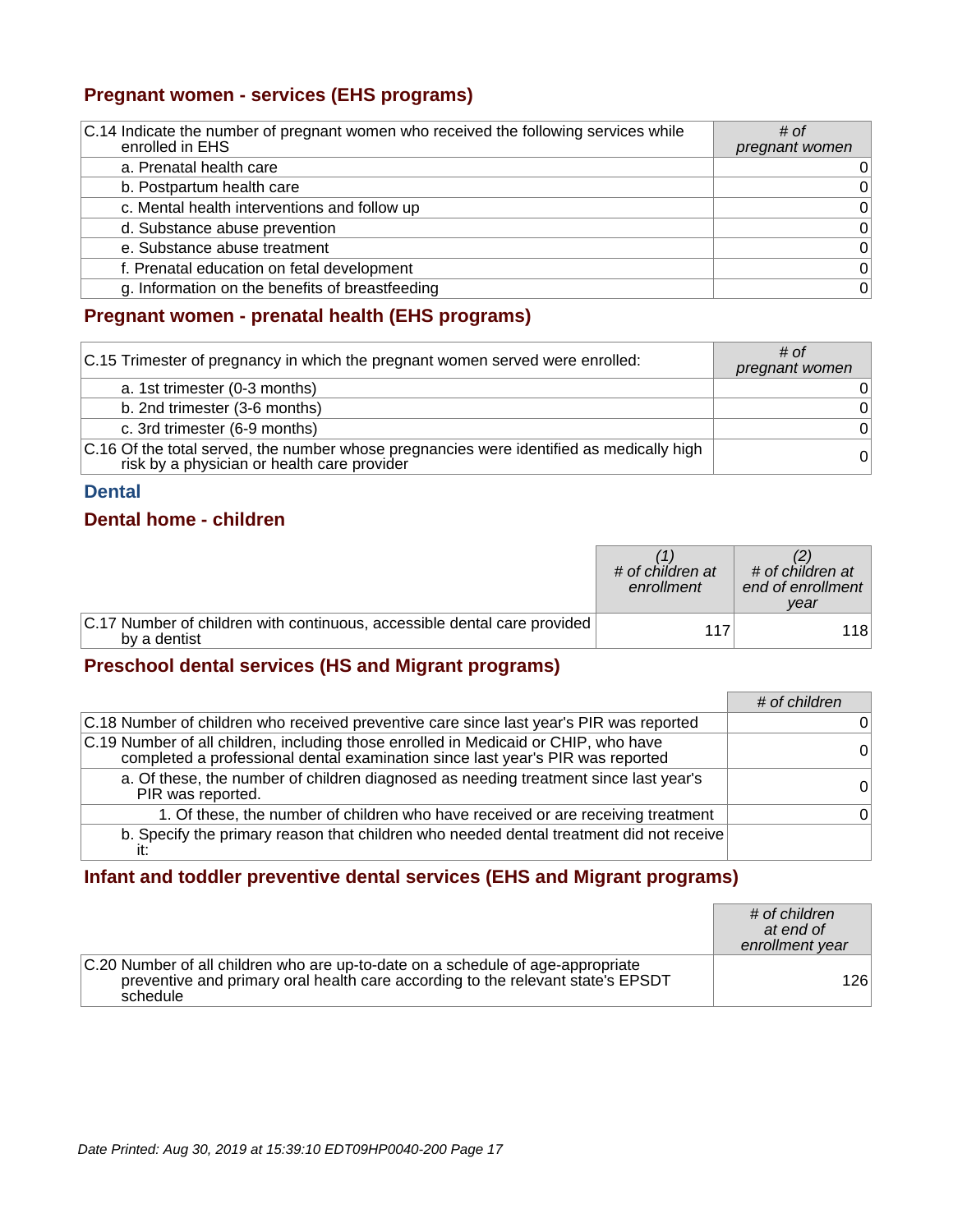#### **Pregnant women dental services (EHS programs)**

|                                                                                                                                                                  | # $of$<br>pregnant women |
|------------------------------------------------------------------------------------------------------------------------------------------------------------------|--------------------------|
| C.21 Of the number of pregnant women served, the number who received a professional<br>dental examination(s) and/or treatment since last year's PIR was reported |                          |

## **MENTAL HEALTH SERVICES**

#### **Mental health professional**

|                                                                                                 | # of hours |
|-------------------------------------------------------------------------------------------------|------------|
| C.22 Average total hours per operating month a mental health professional(s) spends on-<br>site | 10         |

#### **Mental health services**

| C.23 Indicate the number of enrolled children who were served by the mental health (MH)<br>professional(s) since last year's PIR was reported.                   | # of children<br>at end of<br>enrollment year |
|------------------------------------------------------------------------------------------------------------------------------------------------------------------|-----------------------------------------------|
| a. Number of children for whom the MH professional consulted with program staff<br>about the child's behavior / mental health                                    | 5.                                            |
| 1. Of these, the number for whom the MH professional provided three or more<br>consultations with program staff since last year's PIR was reported               |                                               |
| b. Number of children for whom the MH professional consulted with the parent(s) /<br>guardian(s) about their child's behavior/mental health                      | 5                                             |
| 1. Of these, the number for whom the MH professional provided three or more<br>consultations with the parent(s) / guardian(s) since last year's PIR was reported | $\overline{2}$                                |
| c. Number of children for whom the MH professional provided an individual mental<br>health assessment                                                            |                                               |
| d. Number of children for whom the MH professional facilitated a referral for mental<br>health services                                                          | 0                                             |

## **Mental health referrals**

|                                                                                                                                                 | # of children<br>at end of<br>enrollment year |
|-------------------------------------------------------------------------------------------------------------------------------------------------|-----------------------------------------------|
| C.24 Number of children who were referred by the program for mental health services<br>outside of Head Start since last year's PIR was reported | $\overline{2}$                                |
| a. Of these, the number who received mental health services since last year's PIR<br>was reported                                               | 2 <sup>1</sup>                                |

#### **DISABILITIES SERVICES**

#### **Preschool disabilities services**

|                                                                                                                                                                                                                     | # of children |
|---------------------------------------------------------------------------------------------------------------------------------------------------------------------------------------------------------------------|---------------|
| C.25 Number of children enrolled in the program who have an Individualized Education<br>Program (IEP) indicating they have been determined eligible by the LEA to receive<br>special education and related services |               |
| a. Of these, the number who were determined eligible to receive special education<br>and related services:                                                                                                          | # of children |
| 1. Prior to enrollment into the program for this enrollment year                                                                                                                                                    | $\Omega$      |
| 2. During this enrollment year                                                                                                                                                                                      | $\Omega$      |
| b. Of these, the number who have not received special education and related<br>services                                                                                                                             | $\Omega$      |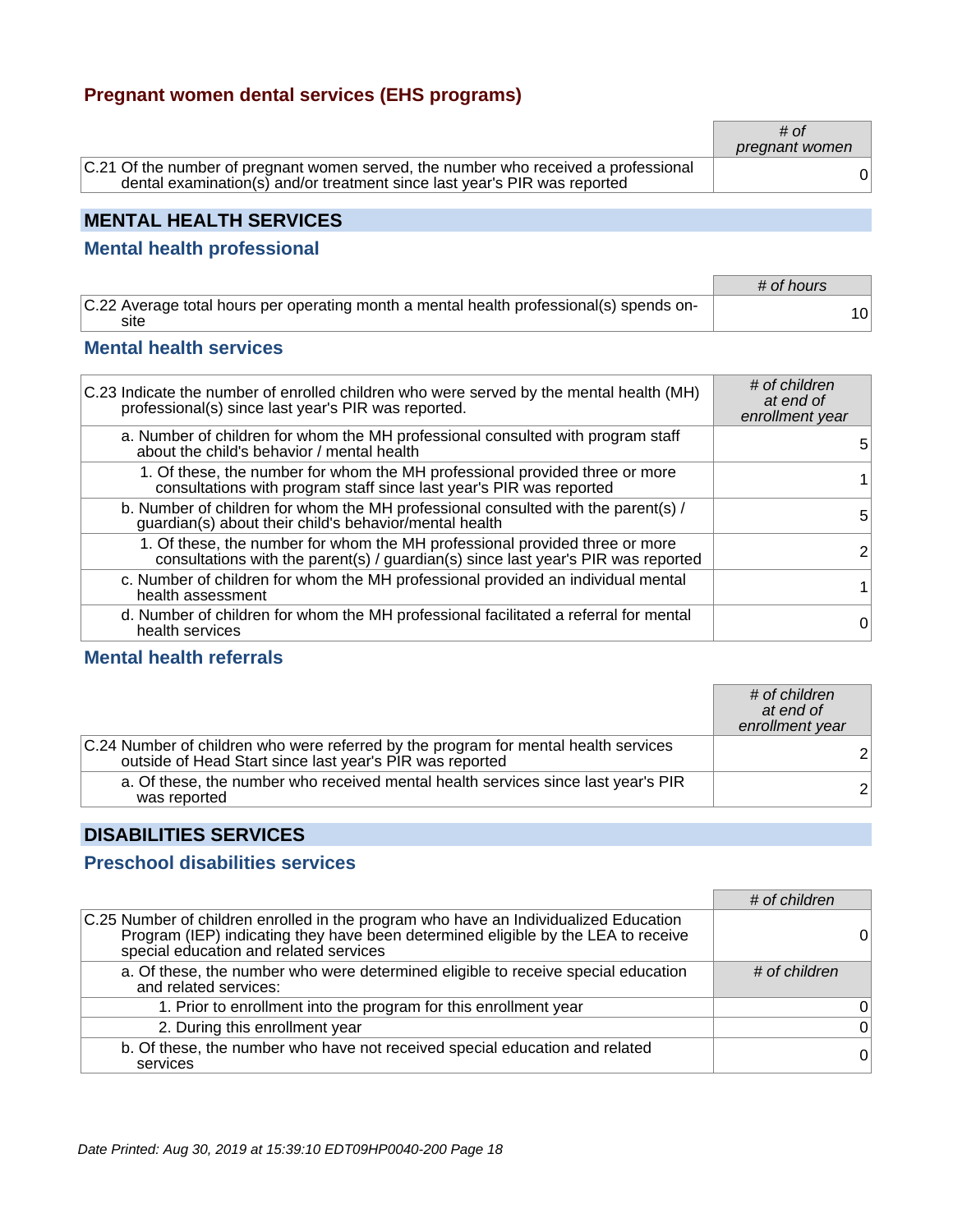#### **Infant and toddler Part C early intervention services (EHS and Migrant programs)**

|                                                                                                                                                                                                                                                                                       | # of children  |
|---------------------------------------------------------------------------------------------------------------------------------------------------------------------------------------------------------------------------------------------------------------------------------------|----------------|
| C.26 Number of children enrolled in the program who have an Individualized Family<br>Service Plan (IFSP) indicating they have been determined eligible by the Part C<br>Agency to receive early intervention services under the Individuals with Disabilities<br>Education Act (IDEA) | 17             |
| a. Of these, the number who were determined eligible to receive early intervention<br>services:                                                                                                                                                                                       | # of children  |
| 1. Prior to enrollment into the program for this enrollment year                                                                                                                                                                                                                      | 15             |
| 2. During this enrollment year                                                                                                                                                                                                                                                        | $\overline{2}$ |
| b. Of these, the number who have not received early intervention services under<br><b>IDEA</b>                                                                                                                                                                                        | $\overline{0}$ |

#### **Preschool primary disabilities**

| C.27 Diagnosed primary disability                                                   | (1)<br># of children<br>determined to<br>have this disability | (2)<br># of children<br>receiving special<br>services |
|-------------------------------------------------------------------------------------|---------------------------------------------------------------|-------------------------------------------------------|
| a. Health impairment(i.e. meeting IDEA definition of 'other<br>health impairments') |                                                               |                                                       |
| b. Emotional disturbance                                                            | 0                                                             | 0                                                     |
| c. Speech or language impairments                                                   |                                                               | 0                                                     |
| d. Intellectual disabilities                                                        |                                                               | 0                                                     |
| e. Hearing impairment, including deafness                                           |                                                               | 0                                                     |
| f. Orthopedic impairment                                                            |                                                               | 0                                                     |
| g. Visual impairment, including blindness                                           | 0                                                             | 0                                                     |
| h. Specific learning disability                                                     | 0                                                             | 0                                                     |
| i. Autism                                                                           | 0                                                             | 0                                                     |
| j. Traumatic brain injury                                                           |                                                               | 0                                                     |
| k. Non-categorical/developmental delay                                              |                                                               | 0                                                     |
| I. Multiple disabilities (excluding deaf-blind)                                     |                                                               | 0                                                     |
| m. Deaf-blind                                                                       | O                                                             | $\overline{0}$                                        |

## **EDUCATION AND DEVELOPMENT TOOLS/APPROACHES**

## **Screening**

|                                                                                                                                                                                          | # of children |
|------------------------------------------------------------------------------------------------------------------------------------------------------------------------------------------|---------------|
| C.28 Number of all newly enrolled children since last year's PIR was reported                                                                                                            | 64            |
| C.29 Number of all newly enrolled children who completed required screenings within 45<br>days for developmental, sensory, and behavioral concerns since last year's PIR was<br>reported | 62            |
| a. Of these, the number identified as needing follow-up assessment or formal<br>evaluation to determine if the child has a disability                                                    | 5             |
| C.30 The instrument(s) used by the program for developmental screening:                                                                                                                  |               |
| ASQ-3 (Ages & Stages Questionnaire)                                                                                                                                                      |               |
| ASQ-SE (Ages & Stages Questionnaire Social-Emotional)                                                                                                                                    |               |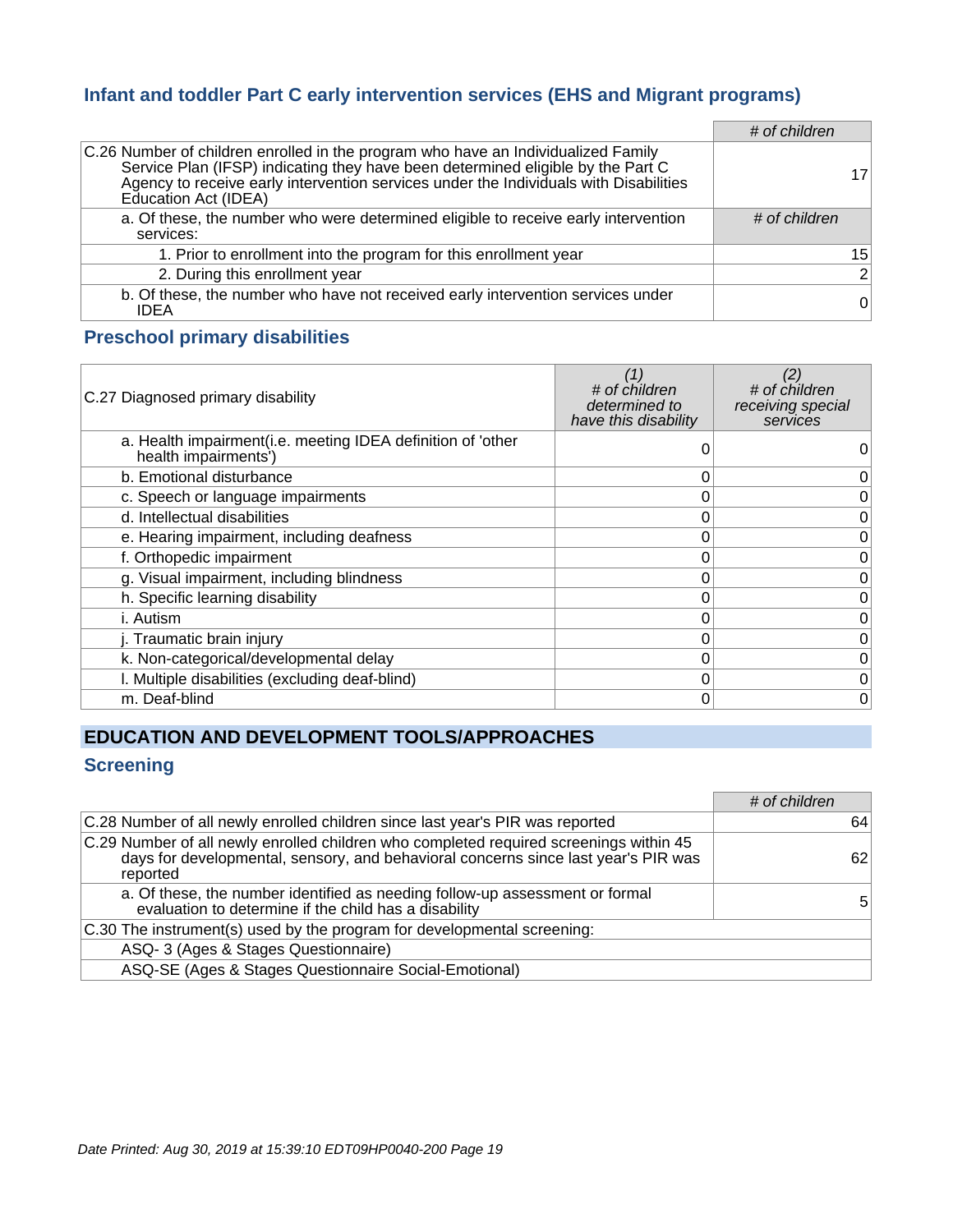#### **Assessment**

| C.31 Approach or tool(s) used by the program to support ongoing child assessment: |                  |
|-----------------------------------------------------------------------------------|------------------|
| Name/title                                                                        | Locally designed |
| Teaching Strategies GOLD Online                                                   | N٥               |
| <b>Curriculum</b>                                                                 |                  |

| C.32 What curriculum does your program use:         |                  |
|-----------------------------------------------------|------------------|
| a. For center-based services:                       |                  |
| Name/title                                          | Locally designed |
| Creative Curriculum for Infants, Toddlers, and Twos | N٥               |

| $ b $ . For family child care services:   |                  |
|-------------------------------------------|------------------|
| Name/title                                | Locally designed |
| Creative Curriculum for Family Child Care | No               |

c. For home-based services:

d. For pregnant women services:

| STAFF-CHILD INTERACTION OBSERVATION TOOLS                                                           |            |                  |  |
|-----------------------------------------------------------------------------------------------------|------------|------------------|--|
|                                                                                                     |            | # of programs    |  |
| C.33 Does the program routinely use staff-child interaction observation tools to assess<br>quality? |            | Yes              |  |
| C.34 If yes, interaction observation tool(s)<br>used by the program:                                |            |                  |  |
|                                                                                                     |            | (2)              |  |
|                                                                                                     | Name/title | Locally designed |  |
| a. Center-based settings                                                                            | C.L.A.S.S. | No <sub>1</sub>  |  |
| b. Home-based settings                                                                              |            | No               |  |
| c. Family child care settings                                                                       |            | No               |  |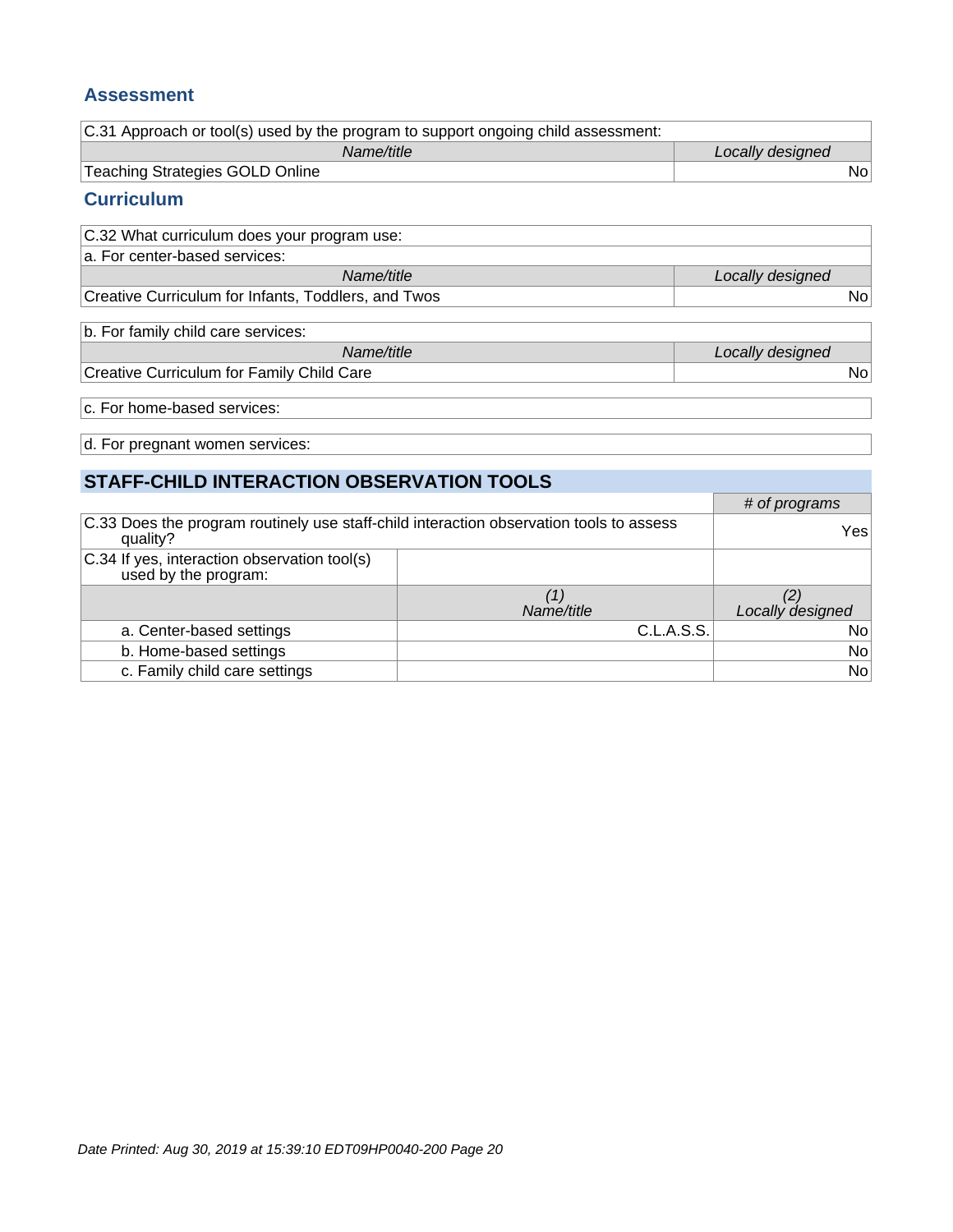## **FAMILY AND COMMUNITY PARTNERSHIPS**

## **Number of families**

|                                                   | # of families<br>at enrollment |
|---------------------------------------------------|--------------------------------|
| C.35 Total number of families:                    |                                |
| a. Of these, the number of two-parent families    | 42                             |
| b. Of these, the number of single-parent families | 751                            |
|                                                   |                                |

| C.36 Of the number of two-parent families, the number in which the parent/guardian<br>figures are best described as: | # of two-parent<br>families<br>at enrollment |
|----------------------------------------------------------------------------------------------------------------------|----------------------------------------------|
| a. Parents (biological, adoptive, stepparents, etc.)                                                                 | 41                                           |
| b. Grandparents                                                                                                      | $\overline{0}$                               |
| c. Relatives other than grandparents                                                                                 | $\boldsymbol{0}$                             |
| d. Foster parents not including relatives                                                                            |                                              |
| e. Other                                                                                                             | $\overline{0}$                               |
| 1. Specify:                                                                                                          |                                              |

| C.37 Of the number of single-parent families, the number in which the parent/guardian<br>figure is best described as: | # of single-parent<br>families<br>at enrollment |
|-----------------------------------------------------------------------------------------------------------------------|-------------------------------------------------|
| a. Mother (biological, adoptive, stepmother, etc.)                                                                    | 71                                              |
| b. Father (biological, adoptive, stepfather, etc.)                                                                    | 3                                               |
| c. Grandparent                                                                                                        | $\mathbf 0$                                     |
| d. Relative other than grandparent                                                                                    | $\mathbf 0$                                     |
| e. Foster parent not including relative                                                                               | $\mathbf 1$                                     |
| f. Other                                                                                                              | $\Omega$                                        |
| 1. Specify:                                                                                                           |                                                 |

## **Employment**

| C.38 Of the number of two-parent families, the number of families in which:       | # of families<br>at enrollment |
|-----------------------------------------------------------------------------------|--------------------------------|
| a. Both parents/guardians are employed                                            | 18                             |
| b. One parent/guardian is employed                                                | 17                             |
| c. Both parents/guardians are not working (i.e. unemployed, retired, or disabled) | 7                              |
|                                                                                   |                                |
| C.39 Of the number of single-parent families, the number of families in which:    | # of families<br>at enrollment |
| a. The parent/guardian is employed                                                | 50                             |
| b. The parent/guardian is not working (i.e. unemployed, retired, or disabled)     | 25                             |
|                                                                                   |                                |
| $\Gamma$ 10 The number of all families in which:                                  | # of families                  |

| C.40 The number of all families in which:                                                   | # of families<br>at enrollment |
|---------------------------------------------------------------------------------------------|--------------------------------|
| a. At least one parent/guardian is a member of the United States military on active<br>duty |                                |
| b. At least one parent/guardian is a veteran of the United States military                  | 3                              |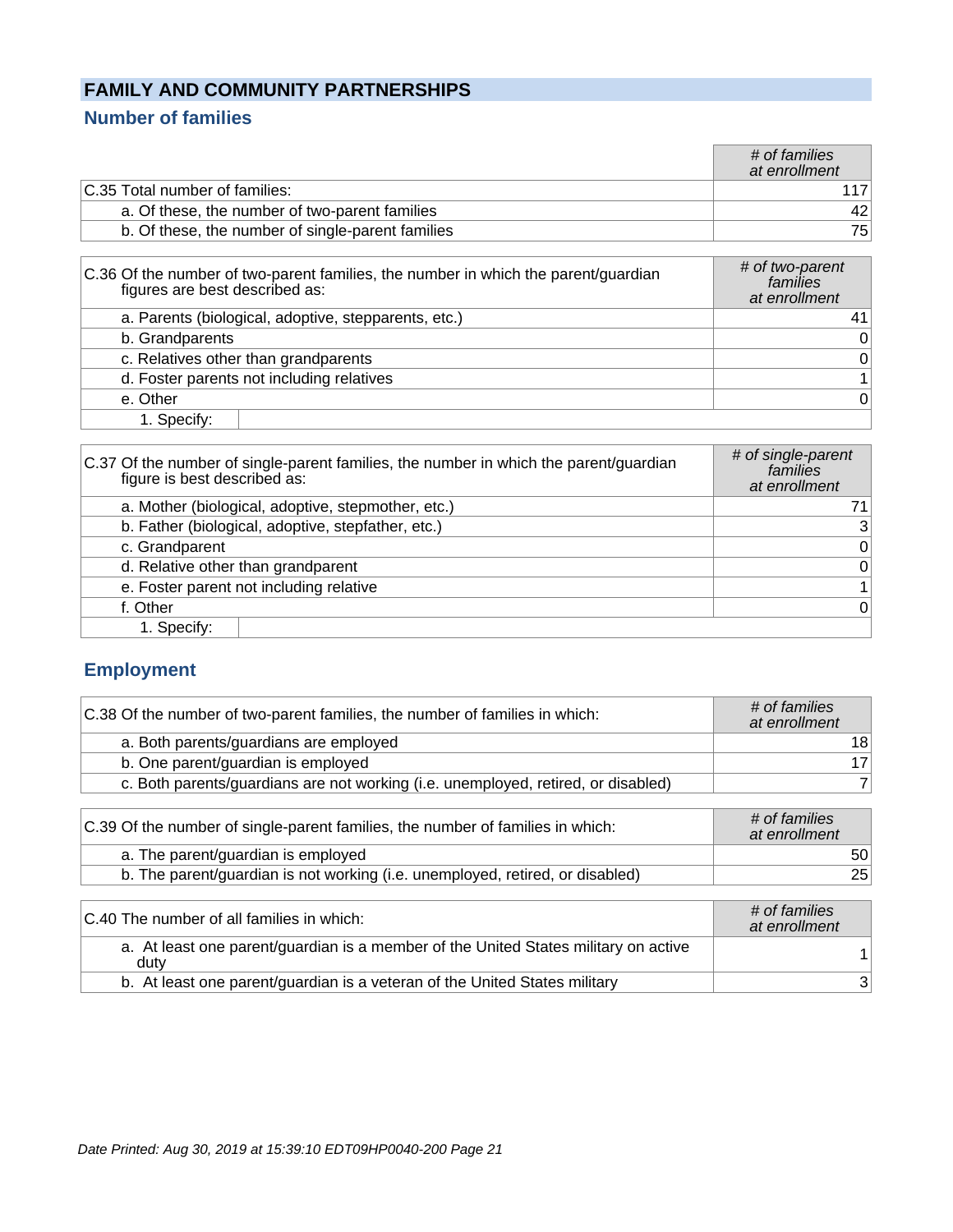#### **Federal or other assistance**

|                                                                                                                                                            | # of families<br>at enrollment | # of families at<br>end of enrollment<br>year |
|------------------------------------------------------------------------------------------------------------------------------------------------------------|--------------------------------|-----------------------------------------------|
| C.41 Total number of families receiving any cash benefits or other<br>services under the Federal Temporary Assistance for Needy<br>Families (TANF) Program |                                | 3                                             |
| C.42 Total number of families receiving Supplemental Security Income<br>(SSI)                                                                              |                                | 4                                             |
| C.43 Total number of families receiving services under the Special<br>Supplemental Nutrition Program for Women, Infants, and Children<br>(WIC)             | 83                             | 82                                            |
| C.44 Total number of families receiving services under the Supplemental<br>Nutrition Assistance Program (SNAP), formerly referred to as Food<br>Stamps     | 38                             | 38                                            |

## **Job training/school**

| C.45 Of the number of two-parent families, the number of families in which: | # of families<br>at enrollment |
|-----------------------------------------------------------------------------|--------------------------------|
| a. Both parents/guardians are in job training or school                     |                                |
| b. One parent/guardian is in job training or school                         |                                |
| c. Neither parent/guardian is in job training or school                     | 34                             |

| C.46 Of the number of single-parent families, the number of families in which: | # of families<br>at enrollment |
|--------------------------------------------------------------------------------|--------------------------------|
| a. The parent/guardian is in job training or school                            |                                |
| b. The parent/guardian is not in job training or school                        | 67                             |

| C.47 Of the total number of all families, the number in which one or more parent/guardian:            | # of families<br>at end of<br>enrollment year |
|-------------------------------------------------------------------------------------------------------|-----------------------------------------------|
| a. Completed a grade level in school, prior to high school graduation (e.g. 8th grade,<br>11th grade) | 3                                             |
| b. Completed high school or was awarded a GED during this program year                                | 6                                             |
| c. Completed an associate degree during this program year                                             | 4                                             |
| d. Completed a baccalaureate or advanced degree during this program year                              | 1                                             |

|                                                                                                                                                                                                 | # of families<br>at end of<br>enrollment year |
|-------------------------------------------------------------------------------------------------------------------------------------------------------------------------------------------------|-----------------------------------------------|
| C.48 Of the total number of all families, the number in which one or more parent/guardian<br>completed a job training program, professional certificate, or license during this<br>program year |                                               |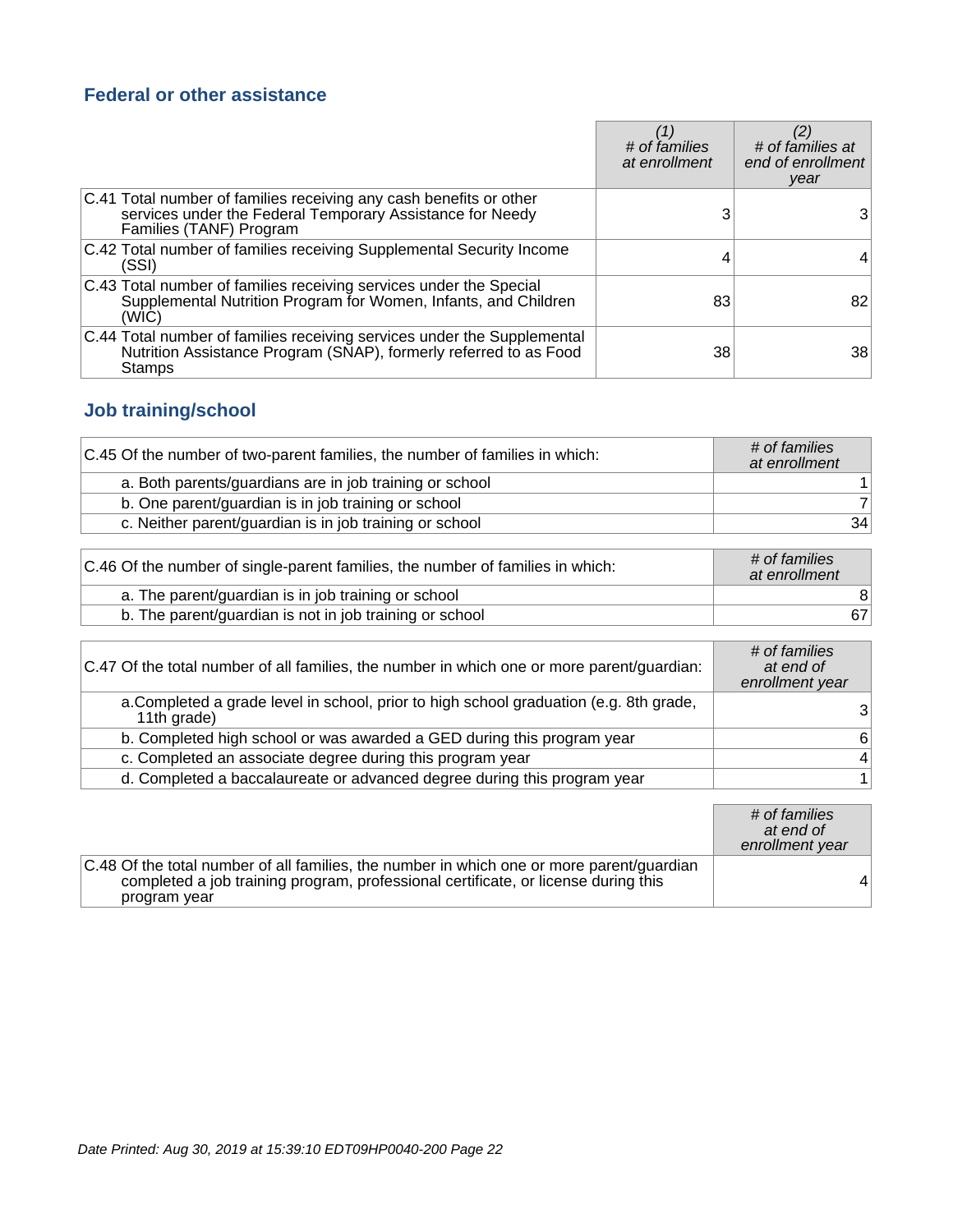## **Parent/guardian education**

| C.49 Of the total number of families, the highest level of education obtained by the child's<br>$parent(s) / quartian(s)$ : | # of families<br>at enrollment |
|-----------------------------------------------------------------------------------------------------------------------------|--------------------------------|
| a. An advanced degree or baccalaureate degree                                                                               | 10 <sup>1</sup>                |
| b. An associate degree, vocational school, or some college                                                                  | 41                             |
| c. A high school graduate or GED                                                                                            | 44                             |
| d. Less than high school graduate                                                                                           | 23                             |

#### **Family services**

| C.50 Types of family services                                                                                             | (1)<br># of families with<br>an expressed<br>interest or<br><i>identified need</i><br>during the<br>program year | (2)<br># of families that<br>received the<br>following<br>services<br>during the<br>program year |
|---------------------------------------------------------------------------------------------------------------------------|------------------------------------------------------------------------------------------------------------------|--------------------------------------------------------------------------------------------------|
| a. Emergency/crisis intervention such as meeting immediate needs<br>for food, clothing, or shelter                        | 12                                                                                                               | 11                                                                                               |
| b. Housing assistance such as subsidies, utilities, repairs, etc.                                                         | 18                                                                                                               | 18                                                                                               |
| c. Mental health services                                                                                                 | 8                                                                                                                | 9                                                                                                |
| d. English as a Second Language (ESL) training                                                                            | 0                                                                                                                | $\mathbf 0$                                                                                      |
| e. Adult education such as GED programs and college selection                                                             | 8                                                                                                                | $\overline{7}$                                                                                   |
| f. Job training                                                                                                           | 6                                                                                                                | 5 <sup>1</sup>                                                                                   |
| g. Substance abuse prevention                                                                                             | 4                                                                                                                | 13                                                                                               |
| h. Substance abuse treatment                                                                                              |                                                                                                                  | $\overline{2}$                                                                                   |
| i. Child abuse and neglect services                                                                                       | 2                                                                                                                | 4                                                                                                |
| j. Domestic violence services                                                                                             | 4                                                                                                                | 6                                                                                                |
| k. Child support assistance                                                                                               | 5                                                                                                                | $6 \overline{6}$                                                                                 |
| I. Health education                                                                                                       | 84                                                                                                               | 102                                                                                              |
| m. Assistance to families of incarcerated individuals                                                                     |                                                                                                                  | $\Omega$                                                                                         |
| n. Parenting education                                                                                                    | 49                                                                                                               | 64                                                                                               |
| o. Relationship/marriage education                                                                                        | 0                                                                                                                | $\overline{0}$                                                                                   |
| p. Asset building services (such as financial education, opening<br>savings and checking accounts, debt counseling, etc.) | 3                                                                                                                | $\overline{2}$                                                                                   |
| C.51 Of these, the number of families who were counted in at least one of<br>the services listed above                    | 92                                                                                                               | 109                                                                                              |

### **Father engagement**

| C.52 Number of fathers/father figures who were engaged in the following activities during<br>this program year:            | # of father/ father<br>figures |
|----------------------------------------------------------------------------------------------------------------------------|--------------------------------|
| a. Family assessment                                                                                                       | 43                             |
| b. Family goal setting                                                                                                     | 43                             |
| c. Involvement in child's Head Start child development experiences (e.g. home visits,<br>parent-teacher conferences, etc.) | 42                             |
| d. Head Start program governance, such as participation in the Policy Council or<br>policy committees                      | 6                              |
| e. Parenting education workshops                                                                                           | 33                             |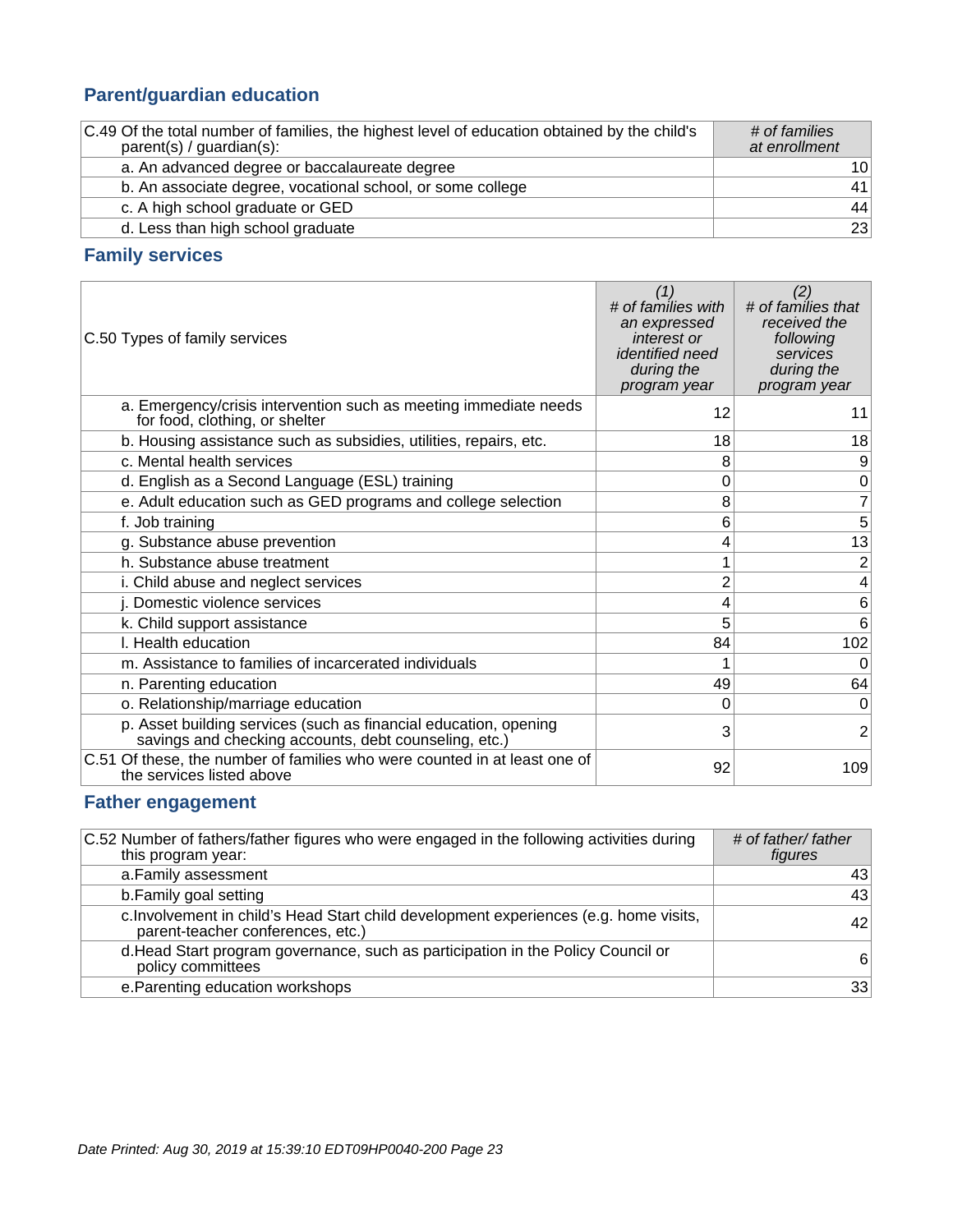#### **Homelessness services**

|                                                                                                             | # of families |  |
|-------------------------------------------------------------------------------------------------------------|---------------|--|
| C.53 Total number of families experiencing homelessness that were served during the<br>enrollment year      |               |  |
|                                                                                                             | # of children |  |
| C.54 Total number of children experiencing homelessness that were served during the<br>enrollment year      |               |  |
|                                                                                                             | # of families |  |
| C.55 Total number of families experiencing homelessness that acquired housing during the<br>enrollment year |               |  |

#### **Foster care and child welfare**

|                                                                                                                               | # of children |
|-------------------------------------------------------------------------------------------------------------------------------|---------------|
| C.56 Total number of enrolled children who were in foster care at any point during the<br>program year                        | 6             |
| C.57 Total number of enrolled children who were referred to Head Start/Early Head Start<br>services by a child welfare agency | 31            |

#### **Collaboration Agreements and Community Engagement**

#### **Child care partners**

|                                                                                                                           | # of formal<br>agreements |
|---------------------------------------------------------------------------------------------------------------------------|---------------------------|
| C.58 Total number of formal aggrements with Child Care Partners during program year                                       |                           |
| a. Of the Child Care Partners, the number of formal contractual agreements made<br>void or broken during the program year |                           |

## **Local education agency (LEA)**

|                                                             | # of LEAs                 |                 |
|-------------------------------------------------------------|---------------------------|-----------------|
| C.59 Number of LEAs in the program's service area           |                           | 10 <sup>1</sup> |
| C.60 Number of formal agreements the program has with LEAs: | # of formal<br>agreements |                 |
| a. To coordinate services for children with disabilities    |                           | 10 <sup>1</sup> |
| b. To coordinate transition services                        |                           | 10 <sup>1</sup> |

#### **Public school pre-kindergarten programs**

|                                                                                                                                  | Yes / No |
|----------------------------------------------------------------------------------------------------------------------------------|----------|
| C.61 Does the program have formal collaboration and resource sharing agreements with<br>public school pre-kindergarten programs? | Nol      |

#### **Part C agencies**

|                                                                                                                              | # of Part C Agencies      |
|------------------------------------------------------------------------------------------------------------------------------|---------------------------|
| C.62 Number of Part C agencies in the program's service area                                                                 |                           |
|                                                                                                                              | # of formal<br>agreements |
| a. Number of formal agreements the program has with Part C agencies to coordinate<br>services for children with disabilities |                           |